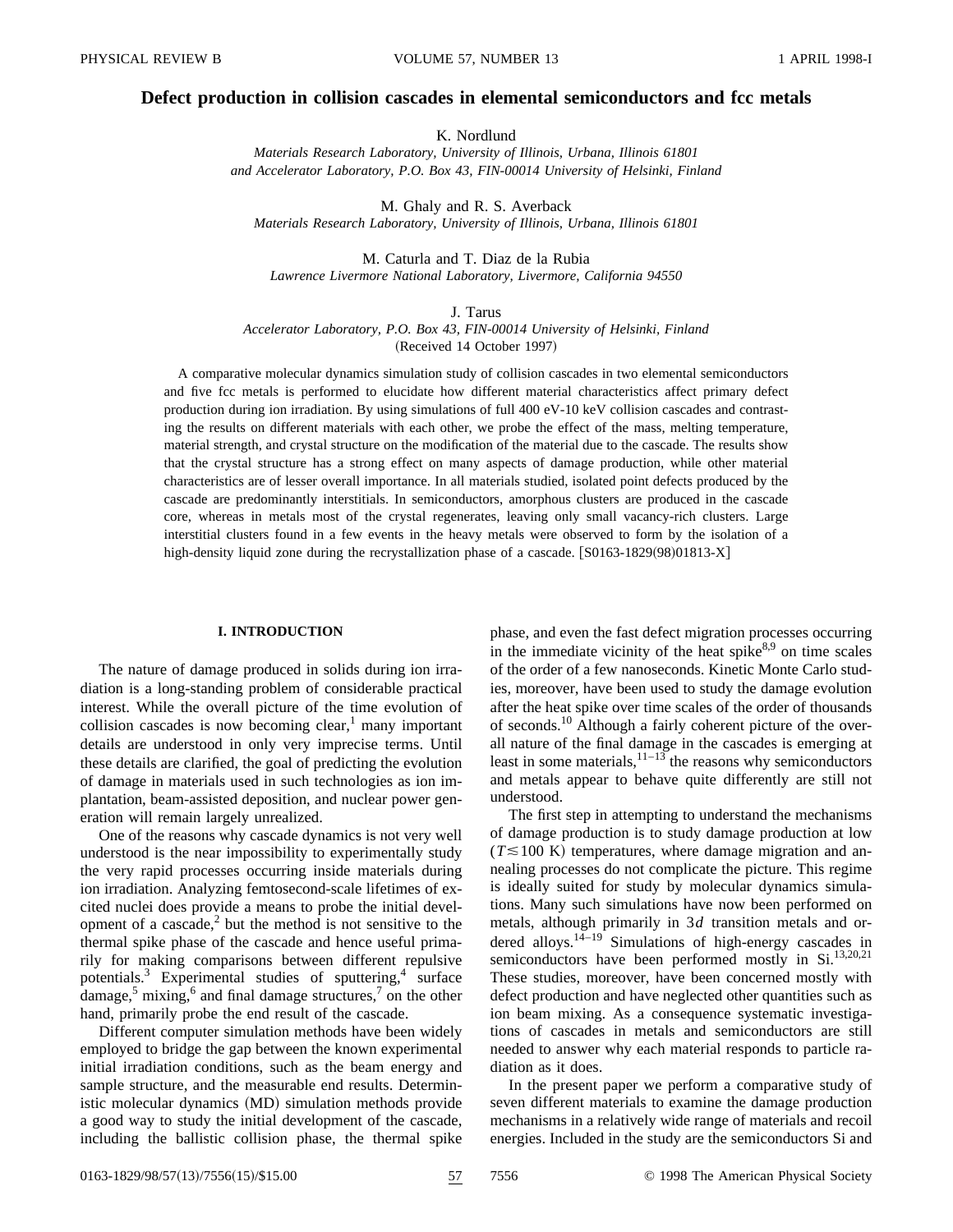TABLE I. Some properties of the materials treated in the present study. *Z* is the atomic number, *m* the mass,  $\rho_{\text{at}}$  the atomic density,  $T_{\text{melt}}$  the melting temperature, and *B* the bulk modulus.  $V_{\text{at}}/V_{\text{lat}}$  is the volume of the largest possible atom sphere not overlapping other atoms, divided by the volume per atom in the lattice,  $V_{\text{lat}} = 1/\rho_{\text{at}}$ , and is thus a measure of how close packed the lattice is. The values for  $T_{\text{melt}}$  and *B* are those calculated by the interatomic potentials, both of which were determined by MD simulations as part of the present study.

| Element         | Ζ  | $\boldsymbol{m}$<br>(amu) | $\rho_{\rm at}$<br>$(atoms/\AA^3)$ | $V_{\text{at}}/V_{\text{lat}}$ | $T_{\text{melt}}$<br>(K) | B<br>(GPa) |
|-----------------|----|---------------------------|------------------------------------|--------------------------------|--------------------------|------------|
| Si <sup>a</sup> | 14 | 28.1                      | 0.050                              | 0.34                           | 1700                     | 101        |
| Si <sup>b</sup> | 14 | 28.1                      | 0.050                              | 0.34                           | 2400                     | 98         |
| $Ge^a$          | 32 | 72.6                      | 0.044                              | 0.34                           | 2900                     | 80         |
| $Ge^c$          | 32 | 72.6                      | 0.044                              | 0.34                           | 1230                     | 66         |
| Al              | 13 | 27.0                      | 0.060                              | 0.74                           | 940                      | 81         |
| Ni              | 28 | 58.7                      | 0.092                              | 0.74                           | 1700                     | 180        |
| Cu <sup>d</sup> | 29 | 63.5                      | 0.085                              | 0.74                           | 1290                     | 138        |
| Cu <sup>e</sup> | 29 | 63.5                      | 0.085                              | 0.74                           | 1280                     | 142        |
| $Pt^{d}$        | 78 | 195.1                     | 0.066                              | 0.74                           | 1530                     | 283        |
| Pt <sup>f</sup> | 78 | 195.1                     | 0.066                              | 0.74                           | 2130                     | 283        |
| Au              | 79 | 197.0                     | 0.059                              | 0.74                           | 1110                     | 167        |

<sup>a</sup>Stillinger-Weber potential (Ref. 33).

<sup>b</sup>Tersoff potential (Ref. 36).

<sup>c</sup>Ge potential with  $T_{\text{melt}}$  correction (see text).

 $d$ Unmodified Foiles potential (Ref. 29).

eSabochick-Lam potential (Ref. 30).

<sup>f</sup>Pt potential with  $T_{\text{melt}}$  correction (see text).

Ge and the fcc metals Al, Ni, Cu, Pt, and Au. Although cascades in Si  $(Refs. 13$  and 21) and Cu  $(Refs. 22$  and 23) have been studied carefully previously, we include them in the present study so that we can compare the different materials under the same conditions of energy and target temperature, and ensure that the quantities we use for the comparison are evaluated the same way in all materials. Furthermore, two different interatomic potentials were used to study these two elements, and also Ge and Pt, to obtain a picture of the reliability of the models used.

Since Al and Si have nearly the same mass, and differ by only  $20\%$  in atomic density (see Table I), comparison of cascades in them elucidates the effects of crystal structure on damage production. Comparison of the results in these light elements to those in the heavier elements probes the effect of the atom mass on the outcome of the cascades, and contrasting results in the relatively soft materials (with low melting points) Cu and Au to the harder materials Ni and Pt probes the effect of the material hardness and melting point on the results.

This paper is organized as follows. In the next section we present our simulation methods and the interatomic potentials used. In Sec. III we discuss damage production in semiconductors and in Sec. IV we present the metal results and compare the metals to the semiconductors.

## **II. SIMULATION PRINCIPLES**

Classical molecular dynamics simulations were used to simulate collision cascades. Periodic boundary conditions were applied to the fixed-size simulation cells, which contained 25–40 atoms for every electron volt of recoil energy of the initial recoil.

The temperature of the cell was initialized to 0 K and scaled softly down towards zero at the outermost three atomic layers during the cascade event. The scaling was finetuned to prevent reflection and transmission of the pressure wave emanating from the cascade. Although using a ambient temperature of 0 K is of course *per se* unrealistic, earlier simulation studies have shown that except possibly for the length of replacement collision sequences (RCS's) in metals, damage production at temperatures below 100 K does not significantly depend on the temperature. On the other hand, using a cell temperature of 0 K simplifies the task of distinguishing which damage production effects are directly caused by the cascade itself. Since we are in the present study interested in the fundamental mechanisms of damage production rather than any specific practical application, the choice of 0 K as the ambient temperature seemed appropriate.

A variable time step,<sup>24</sup> linkcell method,<sup>25</sup> and twodimensional spatial decomposition of the simulation cell for message-passing parallel computers were employed to speed up the simulations.

The forces acting between the atoms were described with semiempirical many-body potentials. The melting points and bulk moduli of all the potentials are given in Table I. The melting points were determined in the present study by simulating a liquid-solid interface at different temperatures until an equilibrium temperature was found.<sup>26</sup>

For the metals we employed embedded-atom method (EAM) potentials, which have been found to describe a broad spectrum of atomistic-level properties relatively well, and are well motivated theoretically.<sup>27</sup> For Al we used the potential by Ercolessi and  $Adams^{28}$  and for Ni, Cu,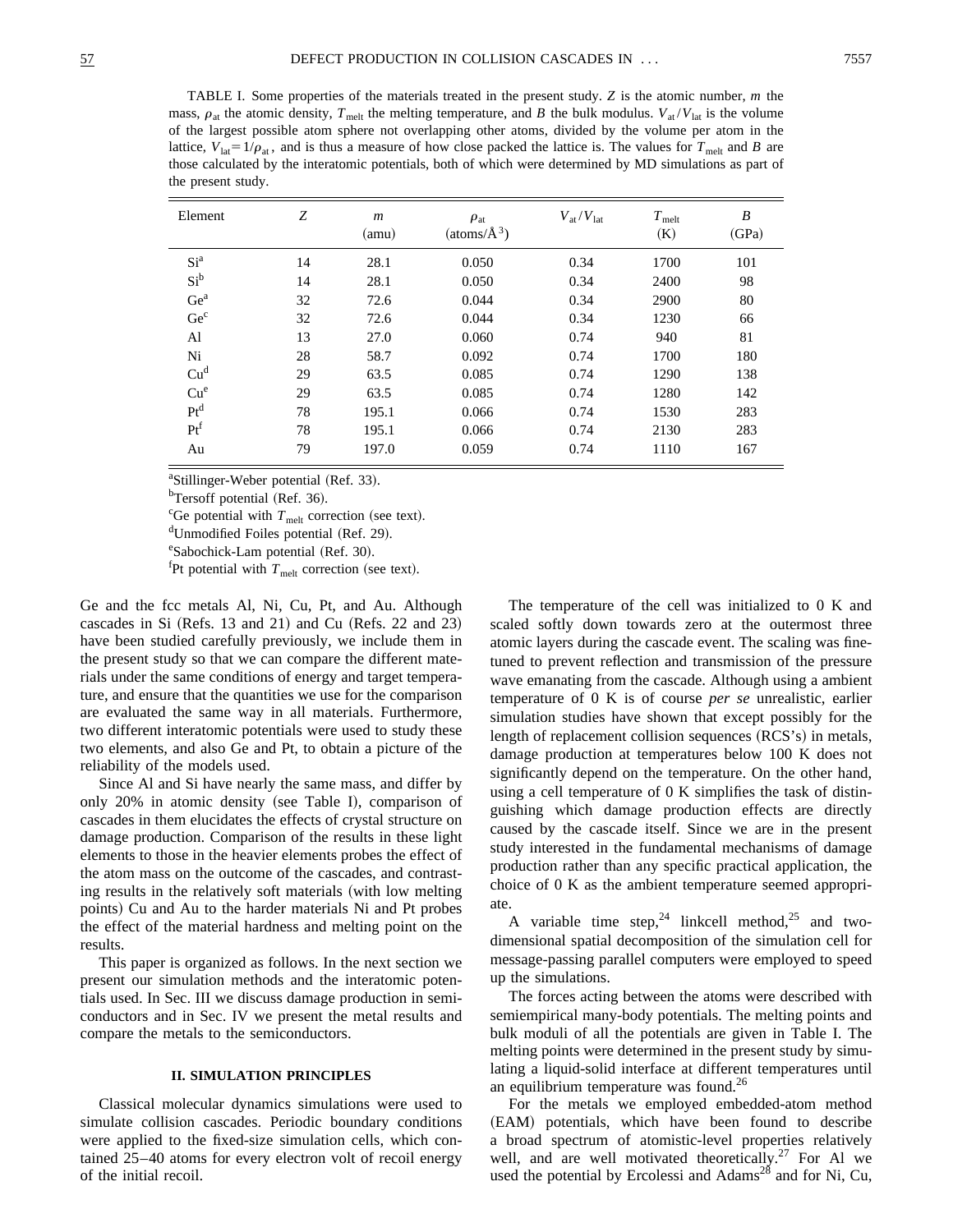Pt, and Au the original EAM potentials formulated by Foiles.<sup>29</sup> For Cu we also used the potential by Sabochick and  $Lam.<sup>30</sup>$ 

The original Pt EAM potential underestimates the melting point by more than 500 K. Therefore, we also used a modified Pt potential which was constructed to reproduce the experimental melting point and threshold displacement energy to an accuracy of a few percent (the unmodified potential had a somewhat too low minimum threshold displacement energy). The modification was done by strengthening the potential for separations smaller than the nearest-neighbor distance, which ensured that the close-to-equilibrium properties modeled well by the unmodified potential were not affected by the modification. We also checked that the interstitial formation energy and volume were still reasonable after the modification.

A large number of interatomic potentials have been proposed for describing tetrahedral semiconductors. None of them, however, appears to have the wide range of applicability of the EAM potentials.<sup>31</sup> The wide use of ion implantation methods in the semiconductor industry, however, adds importance to knowing the nature of the damage produced in Si. In previous molecular dynamics simulation studies<sup>13,23,32</sup> most authors have employed the well-tested Stillinger-Weber interatomic potential to describe Si.<sup>33</sup> This potential is well suited for describing irradiation studies primarily because it describes both liquid and solid properties fairly well, and does give the correct ordering of point defects with respect to their formation energies.<sup>34</sup> Unless otherwise mentioned, the Si results discussed in this study derive from the Stillinger-Weber potential. It has been argued that this potential penalizes bonding types other than the ideal tetrahedral bonding too strongly,  $35$  however. This might lead to an unrealistically strong regeneration of the distorted liquid and amorphous zones resulting from a cascade. The Tersoff interatomic potential,<sup>36</sup> on the other hand, describes most Si bonding types quite well, and has many other attractive features, $31$  even though it does not give the right ordering of point defect energies. Since the formulations and properties of the Tersoff and Stillinger-Weber potentials are quite different, comparing cascade results obtained by each potential offers a way to estimate to what extent the simulation results in Si may be artifacts of the classical potentials. To this end, we performed a systematic study of 400 eV–5 keV cascades with both potentials.

For Ge we used the Stillinger-Weber-type potential from Ref. 37. We found, however, that this potential gave a melting point of 2900 K, which is more than twice the experimental value of 1211 K. The Stillinger-Weber potential for Si uses a slightly reduced cohesive energy to reproduce the experimental melting point.<sup>33</sup> Since previous simulations on metals suggest that a realistic melting point is important for cascade calculations, we modified the cohesive energy of the Ge potential to reproduce the experimental melting point.

Using the potential parameters  $\lambda = 21$  (as in Ref. 38) and an 18%-reduced cohesive energy  $\varepsilon = 1.58$  eV, we obtained  $1230 \pm 50$  K for the melting point of the modified potential. The bulk modulus was also reduced by 18% due to this modification, which we think is acceptable considering that other semiconductor potentials have comparable errors in their values for the elastic moduli.<sup>31</sup> It is encouraging that the threshold displacement energy of the modified potential was reduced from 25 eV to 13 eV, which is in good agreement with the experimental value of 15 eV. $^{39}$  Also, we found recently that mixing results obtained with the modified potential are close to experimental values, $40$  whence we will use the results of the modified potential as our primary Ge results. As a measure of the sensitivity of damage results to the potential, we simulated 400 eV–5 keV cascades with both Ge potentials.

All of the many-body potentials were smoothly joined to a repulsive potential that describes well the energetic shortrange interactions; for Si and Ge we used potentials obtained from *ab initio* calculations,<sup>40</sup> and for the metals the Ziegler-Biersack-Littmark (ZBL) interatomic potential.<sup>41</sup> Even though the ZBL potential is not particularly accurate,  $40$  in metals most end results of the cascade are a result of the behavior of the liquid zone, which is not affected by the choice of the repulsive potential. Also, studies of low-energy cascades in Si have shown that defect production even in semiconductors is not sensitive to small errors in the repulsive potential. $42$  The joining of the repulsive potential governing high-energy collisions to the low-energy part was calibrated so that the joined potential reproduced experimental displacement energies<sup>39,43</sup> well. With the exception of the unmodified Pt and Ge potentials discussed above and the Sabochick-Lam potential discussed in Sec. IV C 2, the joined potentials reproduced the experimental threshold displacement energies well, with errors of 0–20 %. The Ni, Cu, and Pt potentials were also compared with experimental highpressure equations of state. $44,45$  The potentials were found to be in good agreement with the experimental data in the pressure regime below 100 GPa relevant in collision cascades.<sup>11</sup>

The collision cascades were initiated by giving one of the atoms in the lattice a recoil energy of 400 eV–10 keV. The initial velocity direction of the recoil atom was chosen randomly. To obtain representative statistics, 5–14 events were simulated for each energy and material. The evolution of each cascade was followed for 20–30 ps.

The electronic stopping power was included in the runs as a nonlocal frictional force affecting all atoms with a kinetic energy higher than 10 eV. For Si we used an experimental stopping power $^{46}$  and for the other elements SRIM96 stopping powers.  $41,47$  We did not include a model of the electronphonon coupling for the metals. It is unclear how it should be treated. Conventionally it is believed to affect damage production in Ni and Pt, but to be relatively unimportant in Cu and Au.14,48 Our recent comparison of ion beam mixing simulations and experiments suggests that the coupling may in fact be significantly less important than has been suggested.<sup>49</sup> The coupling was excluded both because of the large uncertainties about how it should be treated, and because its inclusion would have obscured our attempt to deduce the effect of basic materials characteristics on damage production.

The mixing parameter was calculated in the simulations using the expression

$$
Q = \frac{[r_i(t) - r_i(t=0)]^2}{6n_0E_{D_n}},
$$
\n(1)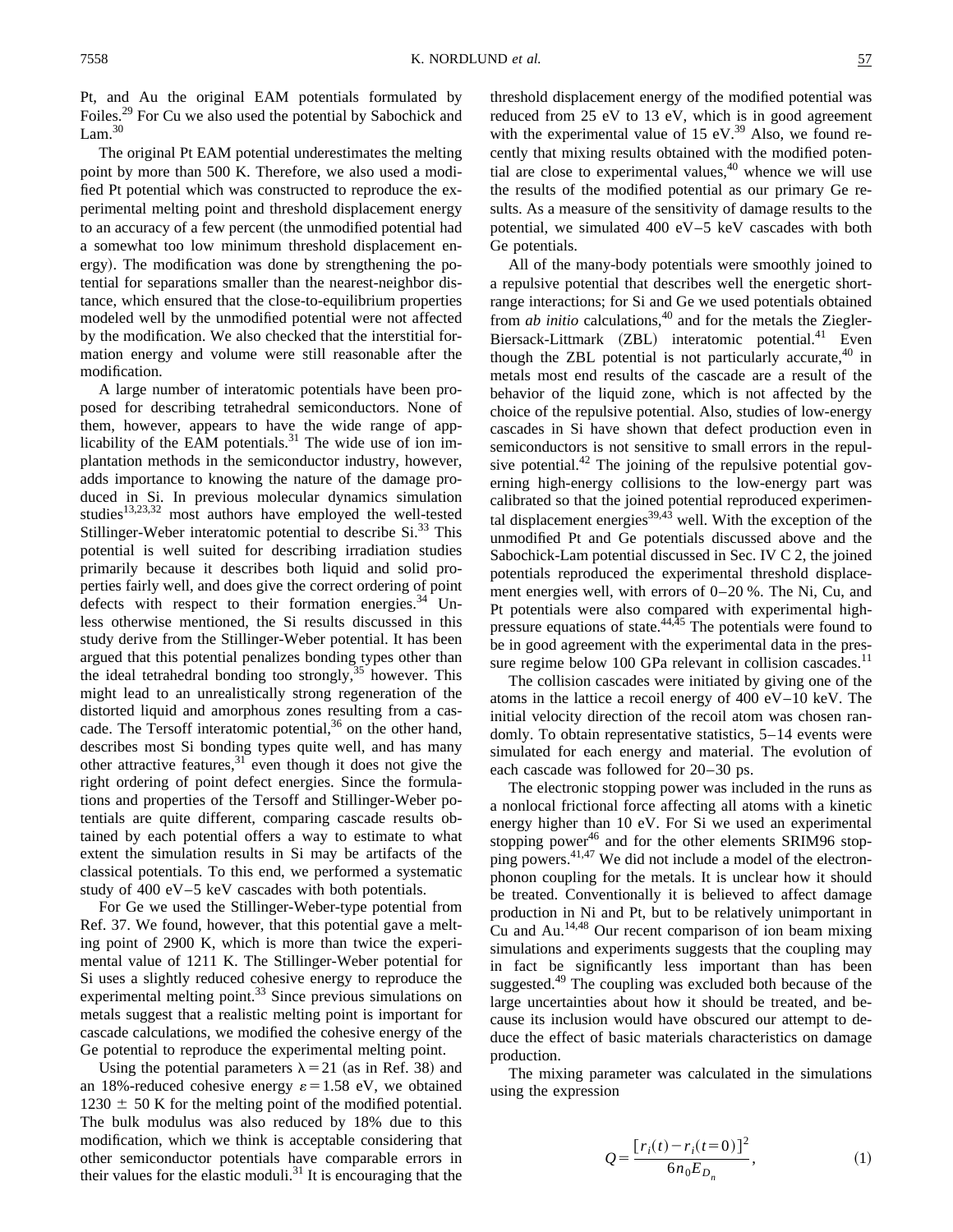where  $n_0$  is the atomic density and  $E_{D_n}$  the deposited nuclear energy.  $E_{D_n}$  was obtained from the difference of the initial recoil energy and the total energy lost to electronic slowing down.

During the simulations, an atom was labeled ''liquid'' or ''hot'' if the the average kinetic energy of it and its nearest neighbors was above an energy corresponding to the melting point of the material through the usual relation between temperature and kinetic energy,  $E = \frac{3}{2}kT$ . This designation is useful for illustrating which part of a simulation cell has been affected by a cascade. In a previous study we found that the kinetic energy criterion provided a good approximation to a more sophisticated structure factor method.<sup>9</sup>

Examination of the cascades shows that the number of energetic atoms in all materials has a very strong peak during the first 0.1–0.5 ps. Since this is a direct result of the thermalization of the ballistic recoils formed initially, these ''liquid'' atoms do not correspond to the classical concept of a liquid in any meaningful way. After this transient phase, however, one or a few continuous regions of hot atoms may form and exist for 5–20 ps. Although the quench rate of such ''liquid pockets'' is enormous, these regions have been found to correspond to a classical liquid in the sense that atoms move around each other freely and the pair distribution function resembles that of a liquid in equilibrium.<sup>50,51</sup> Since it is known that local equilibration requires only  $\sim$  3 collisions of hard spheres, we call the energetic atoms which have experienced less than than 3–5 lattice vibrations "hot" and the others ''liquid.''

Interstitials and vacancies were recognized in the simulations using a Wigner-Seitz cell analysis of the atom positions with respect to the lattice defined by undisturbed simulation cell regions.<sup>52</sup> A lattice site with an empty Wigner-Seitz cell was labeled a vacancy and a cell with multiple atoms an interstitial. The applicability of this method to semiconductors is discussed in Sec. III A 1.

The relationship between the ion range and the distribution of final damage was examined by calculating the mean chord range of recoils starting from a lattice site using the MDRANGE method. $24,49$ 

The results from the simulations are summarized in Table II. The table lists the initial energy  $E$ ; the deposited nuclear energy  $E_{D_n}$ ; the average number number of interstitials remaining after the cascade,  $N_{int}$ ; the mixing  $Q$ ; the number of atoms displaced by more than half the nearest-neighbor distance,  $N_{\text{displ}}$ ; the maximum number of hot atoms,  $N_{\text{hot,max}}$ ; the root-mean-square (rms) distance  $\langle dR_{\text{int}} \rangle$  of interstitials away from the interstitial center of mass; and the mean chord range  $\overline{R}$  of primary recoils (since  $\overline{R}$  is calculated using MDRANGE it is independent of the choice of the potential). The number of defects,  $N_{int}$ , given is the number of Wigner-Seitz interstitial sites. All the values given in the table are averages over several events. The uncertainties in the table are the errors of the average  $\sigma_{\bar{x}} = \sigma / \sqrt{N}$ ; since the number of events simulated was in most cases 6–8, the standard deviation  $\sigma$  of the results is roughly 3 times the error.

# **III. SEMICONDUCTORS**

### **A. Silicon**

The understanding of the initial states of damage produced by irradiation of Si relies mainly on computer simulations, as the available experimental methods give little direct and unambiguous information about small-scale defects in Si. Classical MD methods have recently given a consistent overall picture of damage production in cascades.

The primary findings of these past studies can be summarized as follows. Replacement collision sequences, which are quite important in metals, have been shown to be very short in Si due to the lack of close-packed directions in the diamond crystal structure.<sup>53</sup> Collision cascades at an energy of 5 keV have been shown to be completely broken down into  $subcascades<sup>54</sup>$  in the form of small, isolated liquidlike pockets.<sup>21</sup> When these zones cool down, they form amorphouslike damage pockets. At high temperatures these pockets anneal out rapidly,<sup>13</sup> but at room temperature and below at least the largest amorphous pockets are stable, and have been observed experimentally.<sup>55</sup> Defects outside the damage zones tend to be predominantly interstitials.<sup>13</sup> The previous MD cascade studies have used either the  $Tersoff<sup>9,20</sup>$ or the Stillinger-Weber interatomic potential, $13,21,53,56$  but no study has done a one-to-one comparison of cascade results obtained with the two potentials even though there are indications that damage production in Si cascades can vary strongly even with small differences in the interatomic potential.<sup>42</sup>

The present study complements the previous work in silicon by studying self-cascades in a wide energy range and comparing two different interatomic potentials directly. While some of the qualitative results obtained with the Stillinger-Weber potential will be similar to those found in previous studies, these results provide a basis for the comparison with the Si Tersoff potential results and with the Al and Ge results.

#### *1. Damage analysis methods in Si*

The damage produced by high-energy cascades in covalently bonded materials tends to be of a complex nature. Hence even the question of how one should analyze the final damage state has no obvious answer. Various authors have employed different criteria for recognizing defects: potential energy,<sup>57</sup> analysis of atomic bonding,<sup>58</sup> small Lindemann spheres centered on lattice sites,<sup>59</sup> spheres with the size of half a nearest-neighbor distance,<sup>13</sup> and Wigner-Seitz cells.<sup>60</sup> To clarify how damage results obtained by different means relate to one another, we first recall and compare them here. In the remainder of this discussion, the Si results are primarily presented in terms of Wigner-Seitz cell defects<sup>52</sup> to make them easily comparable to results in metals.

The perhaps simplest way of recognizing damaged regions at low temperatures is to label all atoms with a potential energy significantly (typically,  $0.2$  eV) higher than the equilibrium value disordered. This is a convenient way of indicating which parts of a simulation cell contain damage and studying large defects like dislocations,<sup>57</sup> but it does not give a detailed picture of the defect structures on an atomic level.

Three commonly used geometric methods of recognizing defects consist of using Lindemann spheres, nearestneighbor spheres, or Wigner-Seitz cells. In these methods, the atom positions in a simulation cell are analyzed with respect to a geometric structure centered on ideal lattice sites defined by the undisturbed lattice surrounding the damaged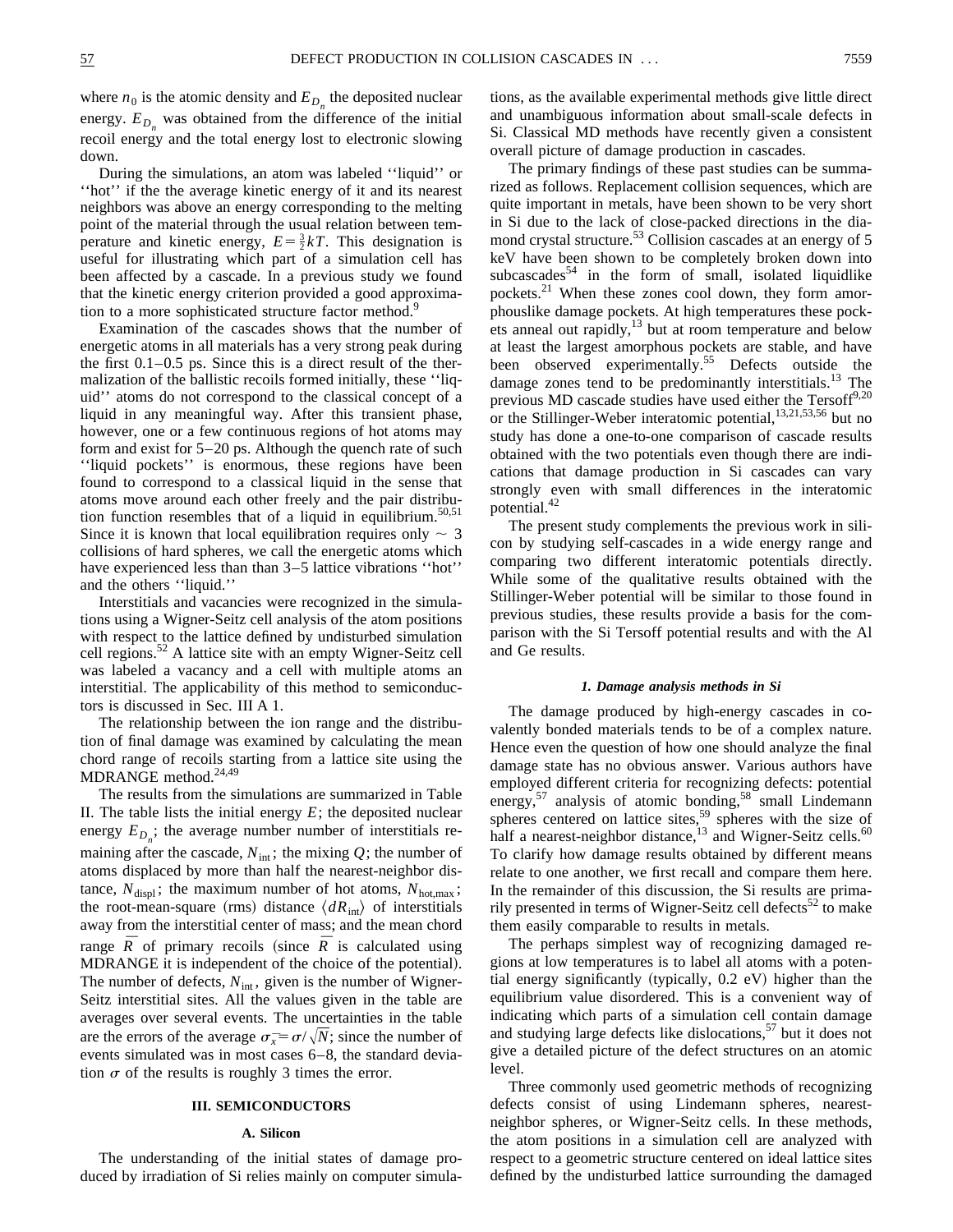TABLE II. Average values and standard deviations for the results of the cascades. Each figure is an average over at least four different events. The notation is explained in the text.

| Element         | $\cal E$<br>(keV) | $E_{D_n}$<br>(keV) | $N_{\rm int}$ | $\mathcal{Q}$<br>$(\text{Å}^5/\text{eV})$ | $N_{\text{displ}}$ | $N_{\text{hot,max}}$ | $\langle dR_{\rm int} \rangle$<br>$(\AA)$ | $\bar{R}$<br>$(\AA)$ |
|-----------------|-------------------|--------------------|---------------|-------------------------------------------|--------------------|----------------------|-------------------------------------------|----------------------|
| Si <sup>a</sup> | 0.4               | 0.35               | $4.1 \pm 0.5$ | $6.0 \pm 0.5$                             | $27 \pm 2$         | $132 \pm 3$          | $11.6 \pm 0.3$                            | $21 \pm 1$           |
|                 | 2.0               | 1.6                | $17 \pm 1$    | $10 \pm 1$                                | $120 \pm 4$        | $710 \pm 30$         | $23.8 \pm 0.8$                            | $56 \pm 2$           |
|                 | 5.0               | 3.8                | $43 \pm 1$    | $13 \pm 1$                                | $340 \pm 10$       | $1350 \pm 30$        | $41 \pm 1$                                | $102 \pm 4$          |
|                 | 10.0              | 7.5                | $97 \pm 5$    | $16 \pm 1$                                | $700 \pm 50$       | $3100 \pm 100$       | $56 \pm 2$                                | $190 \pm 10$         |
| Si <sup>b</sup> | 0.4               | 0.35               | $8.3 \pm 0.2$ | $5.9 \pm 0.2$                             | $25 \pm 1$         |                      | $12.7 \pm 0.2$                            | $21 \pm 1$           |
|                 | 2.0               | 1.6                | $39 \pm 2$    | $11 \pm 1$                                | $128 \pm 4$        |                      | $24.4 \pm 0.6$                            | $56 \pm 2$           |
|                 | 5.0               | 3.9                | $84 \pm 2$    | $11 \pm 1$                                | $300 \pm 10$       |                      | $36 \pm 1$                                | $102 \pm 4$          |
| Ge              | 0.4               | 0.34               | $4.6 \pm 0.3$ | $9.7 \pm 0.3$                             | $46 \pm 2$         | $300 \pm 100$        | $13.6 \pm 0.6$                            | $13 \pm 1$           |
|                 | $2.0\,$           | 1.6                | $47 \pm 2$    | $16 \pm 0.5$                              | $330 \pm 10$       | $1200 \pm 100$       | $18.5 \pm 0.5$                            | $34 \pm 1$           |
|                 | 5.0               | 3.8                | $141 \pm 5$   | $26 \pm 1$                                | $1100 \pm 30$      | $2600 \pm 100$       | $25.0 \pm 0.5$                            | $56 \pm 2$           |
|                 | 10.0              | 7.6                | $340 \pm 30$  | $30 \pm 3$                                | $2300 \pm 200$     | $5500 \pm 500$       | $35 \pm 1$                                | $85 \pm 4$           |
| $Ge^c$          | 0.4               | 0.35               | $2.4 \pm 0.1$ | $5.1 \pm 0.4$                             | $17 \pm 1$         | $150 \pm 5$          | $5.5 \pm 0.6$                             | $13 \pm 1$           |
|                 | 2.0               | 1.6                | $12 \pm 1$    | $7.8 \pm 0.3$                             | $88 \pm 4$         | $600 \pm 100$        | $25 \pm 1$                                | $34 \, \pm \, 2$     |
|                 | 5.0               | 3.9                | $27 \pm 1$    | $10.4 \pm 0.4$                            | $210 \pm 10$       | $1200 \pm 200$       | $38 \pm 1$                                | $56 \pm 2$           |
| $\mathbf{Al}$   | 0.4               | 0.35               | $2.0 \pm 0.2$ | $4.1 \pm 0.2$                             | $80 \pm 5$         | $200 \pm 20$         | $8.5 \pm 0.9$                             | $15 \pm 1$           |
|                 | $2.0\,$           | 1.6                | $13 \pm 1$    | $9 \pm 1$                                 | $230 \pm 20$       | $1450 \pm 60$        | $25 \pm 2$                                | $50 \pm 2$           |
|                 | 10.0              | 7.7                | $48 \pm 3$    | $10 \pm 1$                                | $900 \pm 100$      | $6000 \pm 1000$      | $62 \pm 2$                                | $190 \pm 10$         |
| Ni              | 0.4               | 0.34               | $2.0 \pm 0.1$ | $1.1 \pm 0.1$                             | $20 \pm 1$         | $60 \pm 3$           | $9 \pm 1$                                 | $6 \pm 1$            |
|                 | 2.0               | 1.6                | $4.8 \pm 0.4$ | $2.1 \pm 0.1$                             | $170 \pm 7$        | $830 \pm 30$         | $18 \pm 1$                                | $14 \pm 1$           |
|                 | 10.0              | 7.8                | $16 \pm 1$    | $4.3 \pm 0.2$                             | $1400 \pm 40$      | $5000 \pm 200$       | $35 \pm 2$                                | $43 \pm 2$           |
| Cu <sup>d</sup> | 0.4               | 0.35               | $1.8 \pm 0.2$ | $2.0 \pm 0.1$                             | $28 \pm 2$         | $86 \pm 4$           | $7.3 \pm 0.5$                             | $6 \pm 1$            |
|                 | $2.0\,$           | 1.6                | $6.4 \pm 0.4$ | $4.7 \pm 0.2$                             | $370 \pm 10$       | $1250 \pm 40$        | $18.4 \pm 0.7$                            | $15 \pm 1$           |
|                 | 10.0              | 7.9                | $15 \pm 2$    | $13 \pm 1$                                | $3000 \pm 10$      | $7000 \pm 400$       | $35 \pm 2$                                | $47 \pm 2$           |
| Cu <sup>e</sup> | 0.4               | 0.34               | $1.8 \pm 0.2$ | $1.2 \pm 0.1$                             | $22 \pm 2$         | $170 \pm 10$         | $4.1 \pm 0.8$                             | $6 \pm 1$            |
|                 | 2.0               | 1.6                | $6.0 \pm 0.5$ | $3.2 \pm 0.2$                             | $220 \pm 10$       | $1300 \pm 50$        | $18.7 \pm 0.5$                            | $15 \pm 1$           |
|                 | 10.0              | 8.0                | $16 \pm 2$    | $9.5 \pm 0.5$                             | $2600 \pm 50$      | $7100 \pm 400$       | $33 \pm 2$                                | $47 \pm 2$           |
| Pt              | 0.4               | 0.33               | $1.3 \pm 0.1$ | $1.3 \pm 0.1$                             | $17 \pm 1$         | $91 \pm 4$           | $1 \pm 1$                                 | $5 \pm 1$            |
|                 | $2.0\,$           | 1.6                | $3.1 \pm 0.3$ | $2.3 \pm 0.1$                             | $122 \pm 3$        | $670 \pm 20$         | $17 \pm 2$                                | $11 \pm 1$           |
|                 | 10.0              | 7.6                | $7 \pm 1$     | $6.1 \pm 0.2$                             | $1050 \pm 30$      | $4300 \pm 100$       | $41 \pm 1$                                | $32 \pm 2$           |
| Pt <sup>f</sup> | 0.4               | 0.32               | $1.9 \pm 0.1$ | $3.6 \pm 0.2$                             | $39 \pm 3$         | $77 \pm 5$           | $10 \pm 1$                                | $5 \pm 1$            |
|                 | 2.0               | 1.5                | $4.6 \pm 0.2$ | $7.0 \pm 0.3$                             | $300 \pm 10$       | $830 \pm 30$         | $23 \pm 1$                                | $11 \pm 1$           |
|                 | 10.0              | 7.3                | $9 \pm 2$     | $22 \pm 1$                                | $2330 \pm 20$      | $6000 \pm 200$       | $31 \pm 1$                                | $32 \pm 2$           |
| Au              | 0.4               | 0.32               | $1.3 \pm 0.1$ | $4.3 \pm 0.1$                             | $42 \pm 1$         | $170 \pm 10$         | $5 \pm 1$                                 | $5 \pm 1$            |
|                 | 2.0               | 1.5                | $3.7 \pm 0.2$ | $12.6 \pm 0.6$                            | $400 \pm 10$       | $1250 \pm 70$        | $19 \pm 2$                                | $12 \pm 1$           |
|                 | 10.0              | $7.0\,$            | $15 \pm 3$    | $60 \pm 2$                                | $3350 \pm 50$      | $6700 \pm 200$       | $31 \pm 3$                                | $32 \pm 2$           |

<sup>a</sup>Stillinger-Weber potential (Ref. 33).

<sup>b</sup>Tersoff potential (Ref. 36).

<sup>c</sup>Unmodified Ge potential with a too high melting point (see text).

<sup>d</sup>Foiles potential (Ref. 29).

eSabochick-Lam potential (Ref. 30).

<sup>f</sup>Unmodified Pt potential with a too low melting point (see text).

regions. If the geometric structure contains no atoms, the lattice position is labeled a vacancy. The structure can be either a sphere with the Lindemann radius  $r_L$  (0.45 Å for Stillinger-Weber Si), a sphere with a radius equal to half the

nearest-neighbor distance  $r_{NN}$ , or a Wigner-Seitz-cell– Voronoy polyhedron<sup>52</sup> centered on a lattice site. The motivation behind using the Lindemann sphere criterion, and how to recognize disordered atom regions using it, has been dis-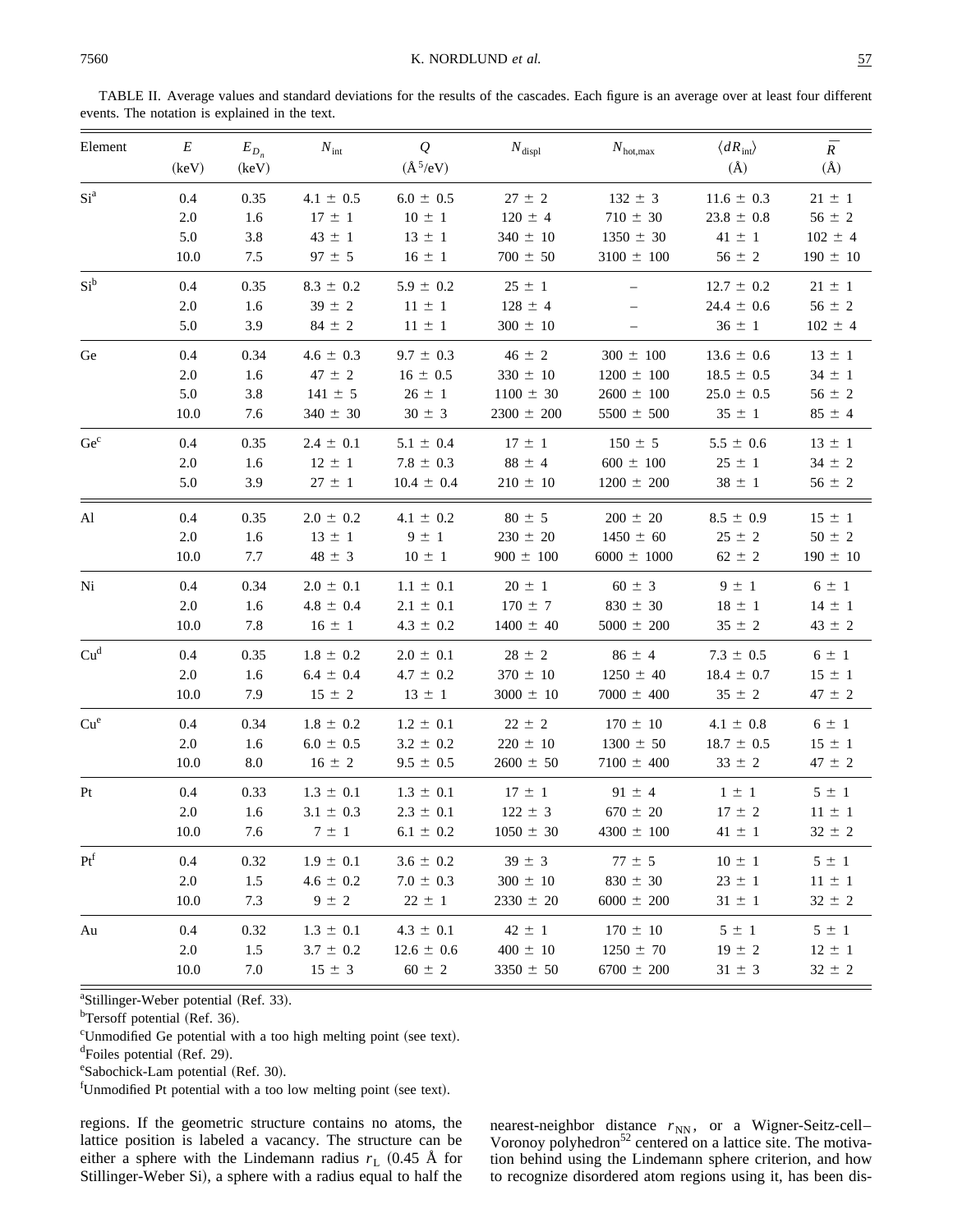TABLE III. Number of defects in a few individual 5 keV cascades and an amorphous damage sphere in Si analyzed with different methods. *V*<sub>WS</sub> indicates the number of vacancies obtained using a Wigner-Seitzcell–Voronoy-polyhedron analysis,  $V_L$  vacancies recognized using Lindemann spheres, and  $V_{NN}$  vacancies obtained using nearest-neighbor spheres.  $N_p$  gives the number of atoms with a potential energy at least  $0.2 \text{ eV}$ above the equilibrium value.

| Damage label     | $V_{\rm WS}$ | $V_{\rm L}$ | $V_{\rm NN}$ | $N_p$ |
|------------------|--------------|-------------|--------------|-------|
| $5 \text{keV}12$ | 35           | 283         | 104          | 404   |
| 5kev13           | 44           | 355         | 116          | 367   |
| 5kev14           | 54           | 433         | 139          | 546   |
| $5 \text{keV}15$ | 50           | 386         | 121          | 497   |
| Amorph.          | 30           | 219         | 99           | 200   |

cussed recently by Hensel and Urbassek.<sup>59</sup> The Wigner-Seitz cell analysis has the advantage that it is space filling, and does not involve an arbitrary cutoff size.

The difference in the amount of damage obtained using the different criteria described above was found by analyzing a few (Stillinger-Weber potential) 5 keV events using all methods. In addition, the methods were also used to analyze the defect state of an amorphous pocket of radius  $2a_0$  embedded in an undamaged Si crystal. The results shown in Table III give the number of vacancies obtained with the geometric criteria and the number of disturbed atoms evaluated with the potential energy criterion.

The results in the table show that for damage from keV cascades in Si, the amount of damage obtained with different criteria varies greatly, which is not surprising considering their strongly differing definitions. But the values for any given event have roughly the same ratios in all cases,

$$
V_{\rm L} \approx 8V_{\rm WS},
$$
  
\n
$$
V_{\rm NN} \approx (2.5-3.0)V_{\rm WS},
$$
  
\n
$$
N_p \approx (8-11)V_{\rm WS},
$$
  
\n(2)

which indicates that the methods can be expected to give fairly consistent trends. The last relation gives the useful rule of thumb for Si that the total number of disordered atoms is roughly 10 times the number of Wigner-Seitz vacancies or interstitials. It is interesting to note that these same relations are fairly well obeyed by the artificial amorphous sphere as well. Note, however, that in the amorphous zone the vacancy concentration is over 100% using the Lindemann sphere criterion, indicating that it can be quite misleading for largescale damage. In fact this brief study illustrates that none of these definitions is truly satisfactory in describing the defect state of an amorphous pockets primarily because defects in amorphous pockets are not amenable to these descriptions. But the Wigner-Seitz method applied on amorphous zones does have the advantage that it immediately tells whether the pocket has an excess or deficiency of atoms compared to an undisturbed lattice. The nature of this damage will be examined more closely in Sec. III A 3 below.

#### *2. Difference between Tersoff and Stillinger-Weber Si*

The values in Table II show that the results in silicon modeled by the Tersoff potential are almost the same within the uncertainties as those in silicon modeled by the Stillinger-Weber potential, with the exception of the final number of defects. Since heat spikes are very short-lived in silicon, quantities like ion beam mixing and number of displaced atoms will be mostly affected by the crystal structure and the repulsive part of the potential. These are the same for both potentials, and so it is not surprising that the results are about the same. The final number of defects, on the other hand, is about a factor of 2 larger for the Tersoff potential. The time evolution of the number of Wigner-Seitz defects for one representative event simulated with each potential is illustrated in Fig. 1. The initial development of the number of defects is similar for both potentials. This is to be expected, since both potentials have the same repulsive part, which determines the outcome of the ballistic part of the simulation. As the cascades cool down and the relevance of the repulsive part of the potentials lessens, the differences in the two potentials come more into play.

The Tersoff potential simulation reaches a stable defect value in about 1 ps, whereas the defect value obtained with the Stillinger-Weber potential continues to decrease for a few picoseconds after the initiation of the cascade. Because the Tersoff potential gives relatively low energies for under- and overcoordinated bonding configurations,  $35$  it allows the complex damage formed in the ballistic phase of the cascade to freeze in with very little regeneration of the lattice, resulting in a larger amount of final damage in the lattice. The Stillinger-Weber potential, on the other hand, is fitted only to the tetrahedral configuration and penalizes nontetrahedral bonding types. Therefore, this potential favors regeneration



FIG. 1. Number of defects as a function of time in two representative 2 keV cascades simulated using the Tersoff and Stillinger-Weber interatomic potentials.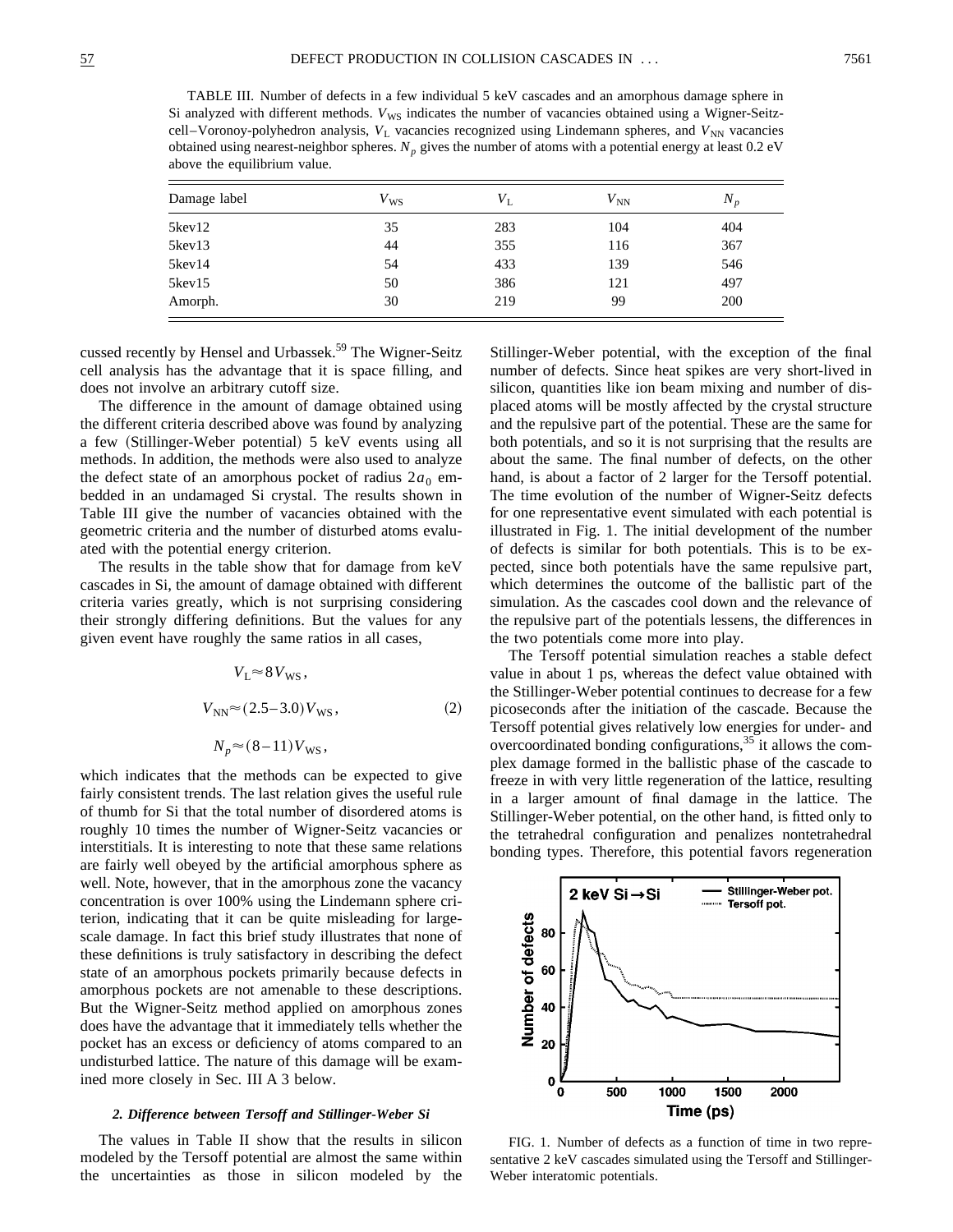of damage into an ideal diamond lattice structure, explaining why the damage level decreases further than for the Tersoff potential. The lower melting point of the Stillinger-Weber potential, moreover, allows more time for regeneration before the defect structure freezes in. The difference in the amount of damage is significant, about a factor of 2.

Analysis of the distribution of defects in clusters (using the  $r_{cl}$  analysis described below) showed that the number of isolated point defects is about the same for the two potentials. This is a consequence of most isolated defects being formed by energetic recoils, whose behavior is dominated by the pair potential. But the number of defects in clusters is clearly larger for the Tersoff than the Stillinger-Weber potential. The larger number of defects of the Tersoff potential is thus located in damage clusters, as expected from the argument above.

The potential comparison indicates that classical potentials give a fairly reliable picture of the production of isolated point defects. Since experimental data on damage production in silicon are difficult to translate into the actual number of defects or their structure (see, e.g., Ref.  $62$ ), there is presently no means to determine which of the two potentials gives a more realistic picture of the the amorphous damage pockets. In the near future, it may be possible to calculate low-energy cascades with physically more realistic tightbinding  $MD$  methods<sup>58,63</sup> to clarify the situation.

## *3. Final state of damage*

As expected from previous studies, $^{21}$  the 10 keV cascades in Si are clearly broken up into spatially separated subcascades (see Fig. 2). Animations of  $400 \text{ eV}$  and 2 eV cascades showed that the former were not broken down into subcascades, while the latter were, indicating that the threshold for subcascade formation in Si is only about 1 keV. Figure 3 shows, moreover, that the final damage is located in the same cell regions that were hot during the development of the cascade, but clearly the damage volume is smaller than in Fig. 2. It is also apparent that some of the hot atoms in the figure are still on lattice sites. Additionally some damage annealing does occur during the cascade for the Stillinger-Weber potential. As noted above, a similar recombination is largely absent in the Tersoff potential simulations. Many of the interstitials in Fig.  $3$  (indicated by circles) appear to be located outside the center of the amorphous zones.

Table II shows that the number of final defects,  $N_{\text{int}}$ , and the number of displaced atoms,  $N_{\text{displ}}$ , in the cascades in silicon increases linearly with the deposited nuclear energy  $E_{D_n}$ , which can be expected since the cascades are in the subcascade regime.

We made a detailed analysis of the nature of the final damage produced by the Si, Ge, and Al cascades. All (Wigner-Seitz) defects which were within a certain radius  $r_{\rm cl}$ of any other defect were interpreted to be adjacent. All defects within the same network of adjacent defects were interpreted to form one cluster. The results of this analysis are somewhat arbitrary, as they will depend on the choice of  $r_{\rm cl}$ . But a reasonable choice of the value for  $r_{\rm cl}$  in Si is between  $a_0$  and 2  $a_0$ . Values less than  $a_0$  could lead to amorphous zones not being recognized as continuous. Recent diffuse scattering experimental results, on the other hand, indicate that Frenkel pairs in Si separated by roughly 1 nm are stable



FIG. 2. Liquid atoms in 10 keV cascades in silicon (upper left), germanium (upper right), aluminum (lower left), and gold (lower right) (Ref. 61). The snapshots were chosen at times when the number of atoms in large continuous liquid regions was at a maximum. The atom size illustrates the kinetic energy of each atom, with the hottest atoms being larger. The bounding boxes show the total size of the simulation cells, which have been rotated to provide a clear view of the nature of the damage. In the gold cascade shown here, two replacement collision sequences emanate out from the center of the cascade, producing a trail of hot atoms in their wake.

and may migrate away from each other,  $62,64$  suggesting that they should be interpreted as separate defects. This makes 2  $a_0 \approx 10.8$  Å a natural upper limit for labeling two defects part of the same cluster. Unless otherwise mentioned, we thus use  $r_{\text{cl}} = 1.5a_0 \approx 8.1$  Å in our analysis below. Analy-



FIG. 3. Final defects created in 10 keV cascades in Si, Ge, Al, and Au. The cascades shown and the rotation of the cells are the same as in Fig. 2. Squares show the locations of vacancies and circles interstitials. The amorphous zones in Si and Ge appear as agglomerations of vacancies and interstitial in the figures.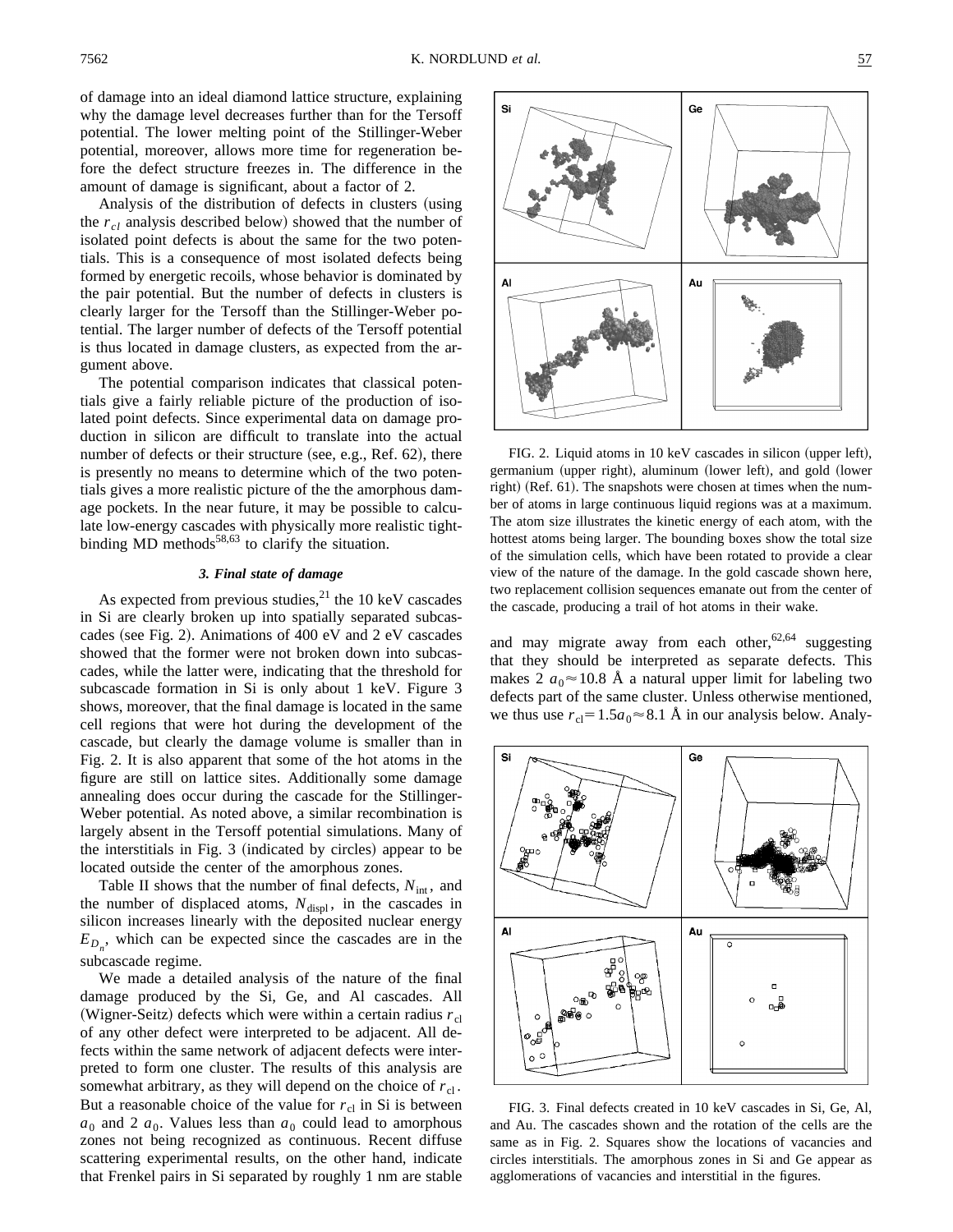TABLE IV. Fraction of isolated and clustered Wigner-Seitz defects in Si and Ge cascades. Note that the results depend somewhat on the choice of the value of  $r_{\text{cl}}$  (see discussion in text).  $N_{\text{def}}$  is the total number of defects in each case.  $F^{\text{isol}}$  gives the fraction of isolated defects,  $F_i^{\text{isol}}$  the fraction of isolated interstitials, and  $F_v^{\text{isol}}$  the fraction of isolated vacancies compared to the total number of defects.  $F_{i}^{\text{clus}}$ ,  $F_i^{\text{clus}}$ , and  $F_v^{\text{clus}}$  give the fraction of defects, interstitials, and vacancies, respectively, in clusters with at least 6 defects. All fractions are given as percents of the total number of defects; since clusters with a size of 2–5 defects are not included, the total does not equal 100%. The error bars are the statistical error of the average.

| Energy      | $N_{\text{def}}$ | $F^{\rm isol}$ | $F_i^{\rm isol}$ | $F_v^{\rm isol}$ | $F^{\text{clus}}$ | $F_i^{\text{clus}}$ | $F_v^{\text{clus}}$ |
|-------------|------------------|----------------|------------------|------------------|-------------------|---------------------|---------------------|
| (keV)       |                  | (% )           | (% )             | (% )             | (% )              | (% )                | (% )                |
| $Si$ 0.4    | $9 \pm 1$        | $27 \pm 3$     | $19 \pm 1$       | $8\pm2$          | $42 \pm 6$        | $15 \pm 2$          | $27 \pm 4$          |
| 2           | $35 \pm 2$       | $21 \pm 1$     | $15 \pm 1$       | $6.0 \pm 0.4$    | $49 \pm 3$        | $19\pm 2$           | $30 \pm 2$          |
| 5           | $90 \pm 3$       | $19 \pm 1$     | $14 \pm 1$       | $4.8 \pm 0.3$    | $64 \pm 4$        | $28 \pm 2$          | $36 \pm 2$          |
| $5^{\rm a}$ | $169 \pm 4$      | $11 \pm 1$     | $10 \pm 1$       | $0.8 \pm 0.1$    | $81 \pm 2$        | $35 \pm 1$          | $46 \pm 1$          |
| 10          | $196 \pm 5$      | $13 \pm 1$     | $11 \pm 1$       | $2.7 \pm 0.2$    | $68 \pm 2$        | $32 \pm 1$          | $36 \pm 1$          |
| Ge 0.4      | $10 \pm 1$       | $23 \pm 4$     | $21 \pm 3$       | $2 \pm 1$        | $42 \pm 12$       | $23 \pm 7$          | $21 \pm 6$          |
| 2           | $103 \pm 3$      | $6.4 \pm 0.5$  | $5.6 \pm 0.4$    | $0.8 \pm 0.2$    | $91 \pm 3$        | $43 \pm 2$          | $48 \pm 2$          |
| 5           | $286 \pm 11$     | $2.5 \pm 0.2$  | $2.4 \pm 0.2$    | $0.1 \pm 0.1$    | $95 \pm 4$        | $46 \pm 2$          | $49 \pm 2$          |
| $5^{\rm b}$ | $54 \pm 1$       | $24 \pm 2$     | $19 \pm 1$       | $5.5 \pm 0.8$    | $42 \pm 4$        | $14\pm 2$           | $28 \pm 3$          |
| 10          | $687 \pm 46$     | $1.9 \pm 0.2$  | $1.6 \pm 0.2$    | $0.3 \pm 0.1$    | $96 \pm 7$        | $47 \pm 3$          | $49 \pm 3$          |

<sup>a</sup>Tersoff potential (Ref. 36).

<sup>b</sup>Unmodified Ge potential (see text).

ses using  $r_{\rm cl}$  values of  $a_0$  and  $2a_0$  gave the same qualitative conclusions.

Table IV gives results for the distribution of defects into point defects and large clusters, and also values for how interstitials and vacancies are distributed among both groups. The table shows that the *fraction* of point defects decreases, and the fraction of large clusters increases with increasing cascade energy, in good agreement with the B and As cascade results of Caturla *et al.*<sup>13</sup> We also see that the relative amount of damage in clusters is about the same in the 5 keV and 10 keV cascades, a consequence of subcascade formation at these energies.

It is interesting to note that most of the isolated point defects are interstitials, both for the Tersoff and Stillinger-Weber interatomic potentials. These interstitials, which comprise 10–15 % of all defects, can either be formed by replacement collision sequences or by low-energy recoils. We have recently shown that due to the open crystal structure of Si, low-energy secondary or tertiary recoils having energies slightly above the threshold displacement energy have a large effect on cascade development in  $Si.<sup>65</sup>$  The abovementioned fact that the Tersoff and Stillinger-Weber potentials give about the same number of point defects also indicates that the formation of these defects is a predominantly ballistic phenomenon.

To find out whether the interstitials were produced by replacement collision sequences or ballistic recoils, we evaluated the distance the extra atom in isolated interstitials had moved for the 10 keV cascades. About 85% of the interstitial atoms had moved farther than the nearest-neighbor distance from their initial site. Most of the atoms producing interstitials had moved  $4-7$  Å, the average being about 5  $\AA$  (not counting initial recoils which of course have moved very far). The distance from the interstitial to the closest vacancy was on average 14 Å, much more than the distance the atoms have moved. Since the isolated interstitials are located far from both vacancies and other interstitials, the recoils producing the interstitial must have been produced by previous recoils displacing atoms from perfect lattice sites and remaining there. Thus, the mechanism has some similarity to the well-known replacement collision sequences along  $\langle 110 \rangle$  atom rows in fcc metals, even though it does not occur along a single well-defined lattice direction.

Since most of the isolated point defects are interstitials, it is clear that damage clusters will be deficient of atoms, visible as an excess of vacancies in the Wigner-Seitz analysis. One 10 keV event, for instance, produces about 7 large damage clusters on average (defined here as clusters having at least 6 defects) which jointly contain about 60 interstitials and 70 vacancies; i.e., they are deficient of 10 atoms. The same clusters can be expected to have roughly 600 disordered atoms (cf. Table III), and so the "lack of atoms" is about 1.7% of the total number of atoms. This lack of atoms can be expected to result in a  $-1.7\%$  relaxation volume change in the amorphouslike phase that forms at the cluster.

The density of amorphous Si has been subject to a longstanding controversy, but the most recent experiments seem to indicate that the value is about 1.8% less than that of  $c$ -Si.<sup>66</sup> If we assume that (despite the enormously rapid quench rate in cascades) the amorphous phases produced during irradiation have the same density change as macroscopic *a*-Si, and take into account our estimate of a volume change of  $-1.7\%$  due to the deficiency of atoms, we find that the volume change due to amorphous clusters produced by self-recoils in Si should be very close to zero, indicating that they may be hard to see using lattice parameter measurements or diffuse x-ray scattering. $67,68$ 

Considering that the other damage (the point defects and small clusters) has an excess of atoms, and cannot be considered amorphous, it is very likely that this damage will have a positive relaxation volume. If our argument for why amorphous clusters should have a negligible relaxation vol-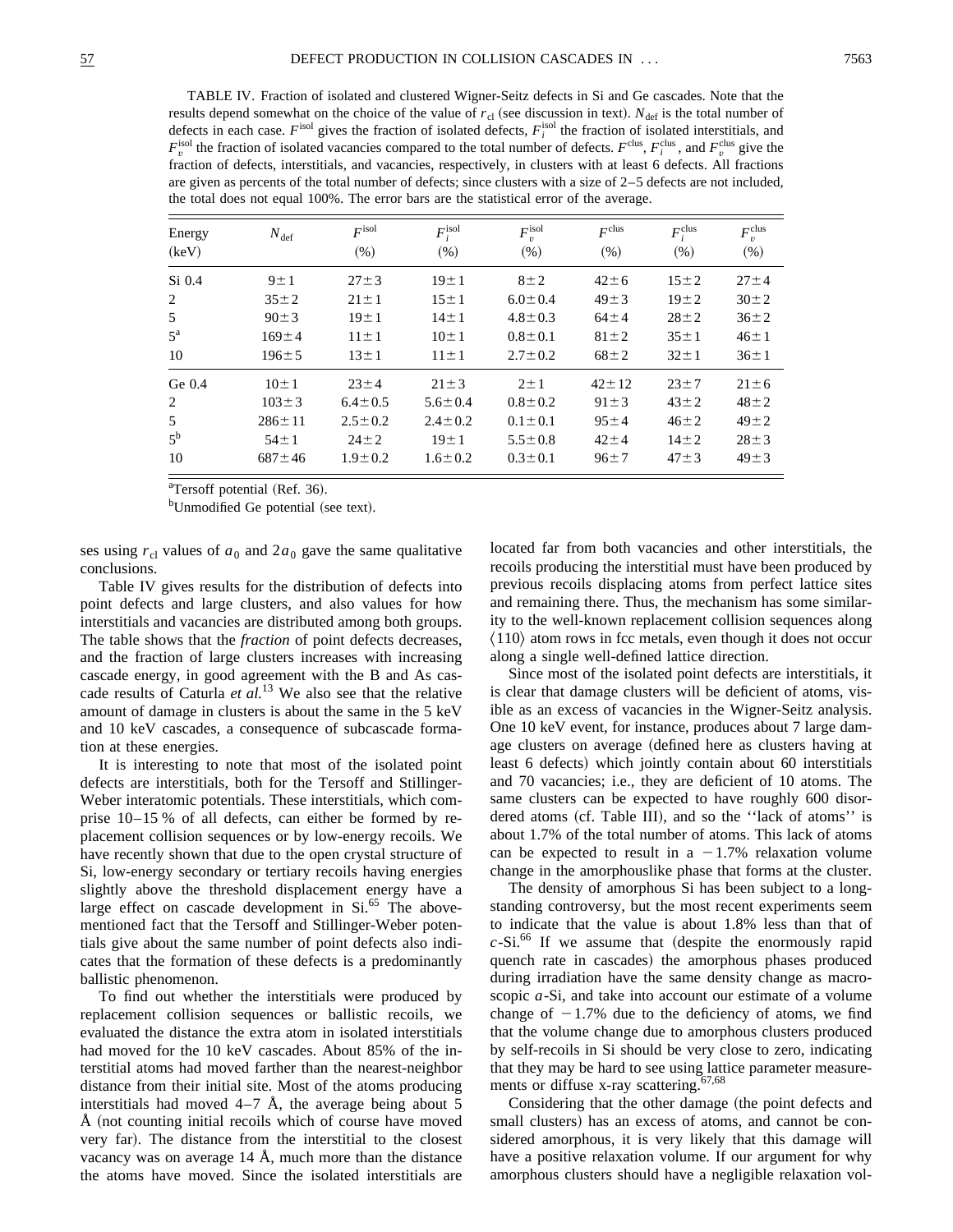

FIG. 4. Distribution of Wigner-Seitz defects as a function of the cluster size, measured as the number of defects each cluster contains. The data for each energy are overlayed on those of the higher energies. The numbers are the average over 6–10 events for each energy. Note that because of the limited number of events and clusters produced by them, the upper ends of the 5 keV and 10 keV distributions are not statistically significant. For instance, the value for 80–90 defects resulted from a single 5 keV event.

ume holds, the small-scale damage should result in a positive overall relaxation volume for ion-irradiated Si and, thus, a positive lattice parameter change. This agrees qualitatively with experimental observations of a positive lattice parameter change in Si during high-dose irradiation. $67,69,70$ 

Figure 4 shows a histogram of the distribution of defects with cluster size for the Si cascades. As already seen in Table IV, the number of defects in large clusters increases with energy. Note that the statistics for large 5 and 10 keV clusters is poor; the largest cluster was in fact (by coincidence) produced by a 5 keV cascade. Still, even for the 10 keV events the majority of damage is in fairly small clusters or point defects.

To summarize, our Si results show that classical potentials give a reliable picture of the cascade mixing, spatial distribution of damage, and production of isolated point defects. The isolated defects are predominantly interstitials. The clusters usually are amorphouslike regions, which analyzed using space-filling Wigner-Seitz cells—contain many interstitials and vacancies, but a net balance of vacancies.

#### **B. Germanium**

Figures 2 and 3 show that the cascades in Ge have higher energy densities than in Si, and the resulting damage is well localized. The liquid region increases strongly in size with energy; for 400 eV cascades there typically is no real liquid, only hot atoms at the beginning of the simulation. At keV energies, a true liquid forms and exists for about  $5$  ps (cf. Fig. 5). The regeneration rate of covalently bonded tetrahedral lattices is low, $9$  and so the liquid zones will form large damaged regions when the cascade cools down. Since the amount of damage is dependent on the size of the liquid region, the lower melting point of germanium compared to silicon explains why the amount of damage in germanium is considerably higher than in Si. For the same reason the modified Ge potential (with the correct, lower melting point)



FIG. 5. Number of hot and liquid atoms as a function of time in representative 10 keV cascades in the seven different elements.

results in a much larger amount of damage than the unmodified one, which has only small amorphouslike damage pockets (see Table IV). The large difference in the damage numbers in the cascades simulated with the two versions of the potentials illustrates how the melting point strongly affects initial damage production in semiconductors.

The cluster analysis of germanium defects, using  $r_{\rm cl}$  $=1.5a_0 \approx 8.1$  Å, showed that for the keV cascades almost all the damage is located in the large amorphous zones (cf. Table IV). Both the fraction and absolute number of isolated defects are smaller than that in Si. The number of isolated vacancies is vanishingly small, less than 1% of the total amount of damage. Most of the isolated defects are again interstitials. This conclusion holds for both versions of the Ge potentials. The large volume of the molten liquid and subsequent amorphous pockets result in almost all of the damage being contained within it, with only a few energetic recoils being able to ''escape'' the molten region.

# **IV. METALS AND COMPARISON**

Damage production in metals has been studied to some extent.<sup>8,17,19,22,23,57,71</sup> It has become clear from past studies that at least in metals with atomic numbers  $\sim$  22 or more, cascade development is dominated by local melting in the core of the cascade. $9,22$  Interstitials can be produced by replacement collision sequences $60$  and are further separated from vacancies when the liquid core of the cascade collapses and drags vacancies to the center of the cascade.<sup>9</sup> Questions still to be answered are what happens to light metals like Al, and what effect the melting temperature and other material properties play on the cascades. Furthermore, although a loop-punching model for interstitial cluster formation has been suggested, $^{23}$  it appears that this cannot be the only possible mechanism of cluster formation.<sup>72</sup>

To probe these questions, we compare the nature of the heat spike, the ion beam mixing, and the final damage in all the different materials in this section. We also examine the mechanisms by which large interstitial clusters were formed in the heavy metals.

### **A. Heat spike development**

We followed the time evolution of heat spikes using animations of the atom positions and the positions of hot and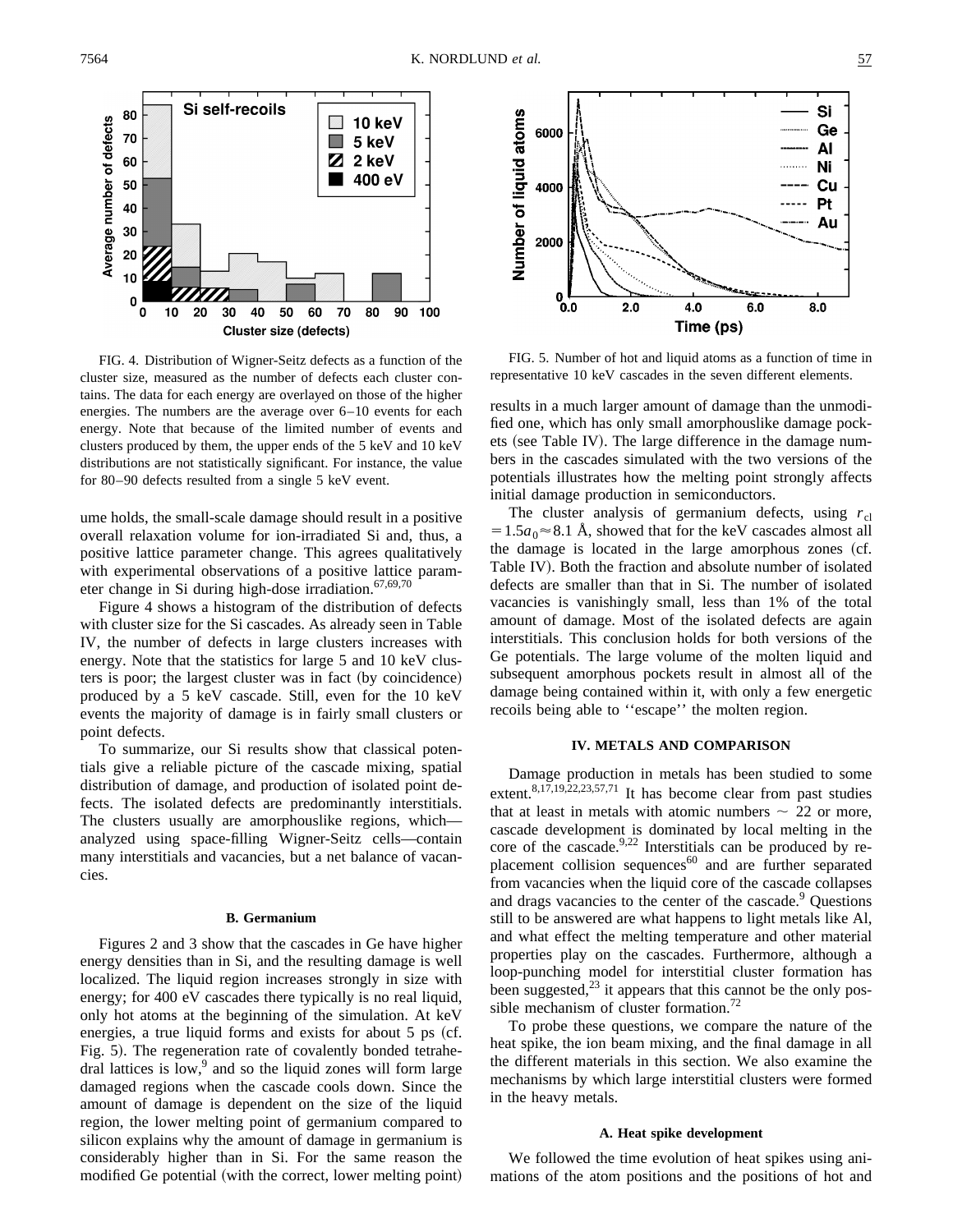liquid atoms during the simulation. $^{61}$  For the keV cascades, there were dramatic differences in the nature of the heat spikes in the different materials. The results for four of the materials are illustrated in Fig. 2.

In the heavy metals nickel, copper, platinum, and gold, which are dense close-packed materials (see Table I), the heat spikes were in all cases well localized and almost spherical, although in some cases parts of the liquid may become isolated during the cascade development (cf. Sc. IV C). The cascades form a large molten region which slowly cools down and recrystallizes. In a few of the events, like the one in gold shown in the figure, replacement collision sequences emanate out from the cascade and produce interstitials far from the cascade center. A metal with a higher melting point has a smaller number of liquid atoms, but the well-localized nature of the damage region is not affected by the melting point.

In the lighter and less dense aluminum, the initial recoil travels farther, and so the resulting molten regions are smaller and less well localized. At 10 keV, the cascade is divided into subcascades. Animation of other Al cascades shows that the subcascade formation begins between 2 and 5 keV, whereas in Si this threshold was about 1 keV. Since most other material characteristics in Si and Al are the same, this must be due to the difference in crystal structure, atomic density, and melting points. Although the 20% smaller atomic density of Si contributes into the difference, it is not likely this can account for all of it. We have recently shown that quite low-energetic ( $\sim$ 100 eV) recoils can traverse farther in Si and Al due to the nature of the tetrahedral bonding, which will contribute into making the cascade even less dense.<sup>65</sup>

The cascades in germanium are not as spread out as those in Si due to the shorter range of Ge recoils. The threshold for subcascade formation is at or below 5 keV; the cascades clearly differ in shape from the almost spherical liquids formed in 10 keV Cu and Ni cascades (which are close in mass and atomic number to Ge). Simulations of  $25-100 \text{ keV}$ cascades in Ni (Ref. 73) showed that the energy threshold for subcascade formation in Ni is at or above 50 keV, at least an order of magnitude higher than in Ge. The much smaller atomic density in Ge than in Cu or Ni of course contributes to this effect. Since the mean ranges of ions in the materials differ by about a factor of 2 (cf. Table II), the difference in atomic density can be estimated to contribute by a factor of at most 8 into the subcascade formation threshold. The high melting point in Ni can be expected to lower the threshold energy, and so it cannot explain the remaining Ni-Ge difference. Thus it appears, as in Si and Al, that the difference in crystal structure also affects cascade development in heavier materials.

Figure 5 shows the time evolution of the number of hot and liquid atoms in representative 10 keV cascades in all the materials. The initial number of hot atoms is roughly proportional to the melting point, while the cooling down rate of the cascade depends on the atom mass, as can be expected. The hot atoms in the light elements Al and Si vanish in  $1-2$ ps, while the ones in Cu, Ge, Au, and Pt exist for about 6 ps or more, forming a clearly liquidlike region. From the figure it appears that the cooling *rates* of elements with the same mass are similar. But because of the difference in the initial number of molten atoms, the liquid in Al, Cu, and Au exists clearly longer than that in Si, Ni, and Pt, respectively.

# **B. Mixing**

The cascade mixing results in Si and Al have been analyzed in detail elsewhere,<sup>65</sup> whence we only briefly summarize these results here. Comparison of the values for the mixing  $Q$  and number of displaced atoms  $N_{\text{displ}}$  in Table II shows that even though the number of displaced atoms is higher in Al and Cu than in Si and Ge, respectively, the mixing is much lower in Al and Cu than in Si and Ge. This result, which may at first seem self-contradictory, is explained by the different crystal structure. We have recently shown that the larger mixing in Si compared to Al is due to medium-energy secondary or tertiary recoils with energies of the order of  $\sim 100 \text{ eV}^{.65}$  In Si these recoils can on average travel significantly farther than those in the close-packed Al structure, despite the similar atomic densities and atom numbers of Al and Si, resulting in a large increase in the mixing (which is proportional to the square of the atom displacement distance).

On the other hand, the much lower melting point of Al compared to that in Si will cause the molten regions produced in Al cascades to be larger than those in Si. The atoms in these regions are most likely recrystallized to a new lattice site when the cascade cools down, explaining why Al has much larger numbers of displaced atoms than Si. Since the molten regions recrystallize in a few ps, the atoms are not likely to travel far in the molten regions, making their contribution to the mixing significantly smaller than the contribution by the medium-energy recoils in Si. Thus the mixing in Si is almost entirely a consequence of the ballistic phase of the cascade.

The above argument also explains the results in Cu and Ge. Since the melting points are the same ( $\sim 1250 \text{ K}$ ), the size of the molten regions and thus the number of displaced atoms are roughly the same. But Ge exhibits much larger values for the mixing coefficient because of the open nature of the bonding. Of all the light- and medium-heavy crystalline materials treated here Ge has the highest mixing (both experimentally $<sup>6</sup>$  and in our simulations), which is due to the</sup> combined mixing-enhancing effects of a low melting point and an open crystal structure.

The mixing in gold and copper, which have relatively low melting points, is much larger than the mixing in nickel and platinum. Furthermore, the mixing in platinum simulated with the correct melting point is a factor of 3 smaller than the mixing in Pt simulated with the 30% too low melting point. The relative difference in the mixing is larger than the difference in the number of displaced atoms. All these effects are a consequence of the smaller volume and shorter time of existence of a liquid region in a material with a higher melting point; the smaller liquid volume reduces the number of displaced atoms, while the shorter lifetime of the liquid reduces the distance atoms can traverse while in it. In the case of Pt, the too low threshold displacement energy of the unmodified potential also contributed to the large difference in mixing.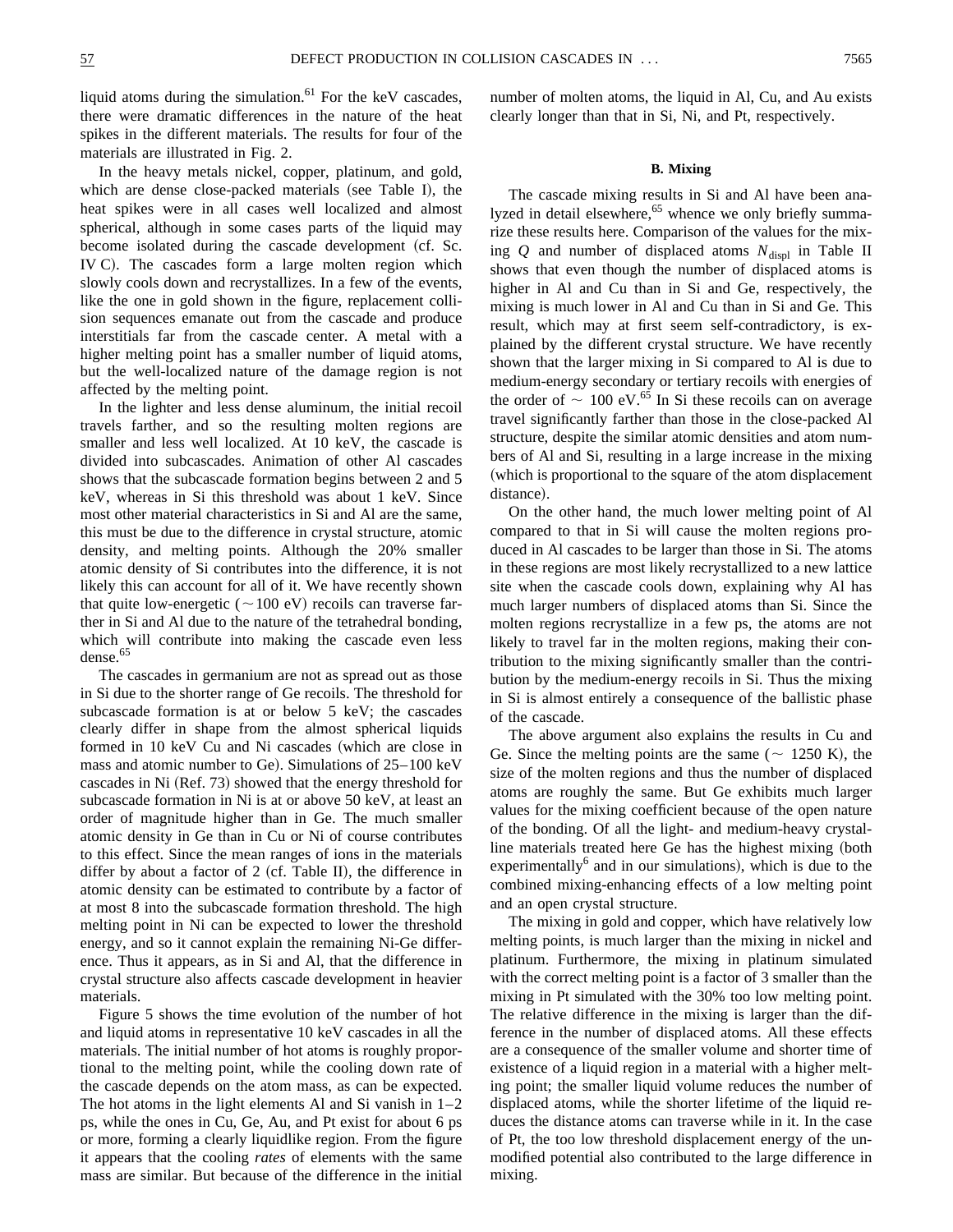

FIG. 6. Distribution of Wigner-Seitz defects as a function of the cluster size in Al, measured as the number of defects each cluster contains. The data for each energy are overlayed on those of the higher energies. The numbers are the average over  $6-10$  events for each energy. Because of the limited number of events and clusters produced by them, the upper ends of the 2 keV and 10 keV distributions are not statistically significant. Note that the abscissa scale is one order of magnitude less than in the corresponding Si figure.

### **C. Final damage states**

The amount of final damage, as measured by the number of Wigner-Seitz-cell defects, is clearly larger in the tetrahedral semiconductors than in the metals. We again attribute this primarily to the effect of the crystal structure. In a recent study of cascades in predamaged samples, we showed that the ability of an fcc lattice to regenerate is much greater than that of a diamond lattice with covalent directional bonding.<sup>9</sup> This conclusion is supported by the results in Table II.

#### *1. Aluminum*

The amount of damage produced in all fcc metals except Al is very low compared to that in the semiconductors. The fact that Al differs in this respect from the other metals is clearly a consequence of its low mass, which causes the cascade to break up into subcascades at low energies. At 400 eV, where breakdown in subcascades has not occurred, the damage production is very close to that in the heavier metals. In the other fcc metals, the amount of damage produced is of the same order of magnitude for a given energy, and is only weakly affected by the melting point and material strength. This is because all the interstitials in the almost spherical liquid anneal out, and the only ones remaining are those which were formed close to the edge of the liquid and remain outside it. Since the volumes and surface areas of the single liquid region are similar in the heavy materials, defect production will also be. In Al the liquid is broken down into several smaller liquid zones, which decreases the probability that an interstitial will be trapped in the liquid. The relative increase in surface area may also play a role in the increased defect production.

Figure 6 shows the distribution of defects with cluster size in Al. The cluster size analysis was performed in the same way as the analysis for Si, using  $r_{cl} = 2a_0 \approx 6.1$  Å. Note that the cluster size scale on the abscissa is one order of magnitude less than the scale in the same figure for Si, Fig. 4. This shows that although the Al cascades form clusters as well, these clusters are much smaller than the clusters in Si. Analysis of the clusters showed that they were in all cases either pure vacancy or pure interstitial clusters. The small size and simple nature of the clusters in Al compared to Si reflects the importance of the crystal regeneration effect in fcc metals.

As for Si, we tracked the movement of the extra atom in isolated interstitials in Al. About 70% of the atoms came from a nearest-neighbor site, showing that most interstitials in Al are produced by replacement collision sequences along the close-packed  $\langle 110 \rangle$  rows. This is in clear contrast to Si, where we saw that only 15% of the interstitial atoms came from nearest-neighbor sites. The distance from the isolated interstitials to the closest vacancy was on average 16  $\AA$  (recall that in Si the same distance was  $14 \text{ Å}$ ). This comparison shows that despite the similar mass and atomic density of Si and Al, cascade development in Al is much like that in other fcc metals, again emphasizing the crucial role of the crystal structure. On the other hand, the fact that the final separation between the interstitials and vacancies is about the same shows that the final state of damage is somewhat similar in Si and Al despite the clearly different damage production mechanisms. If we further assume that the amorphous pockets in Si anneal out (as they do at least at high temperatures<sup>13</sup>), the similarity in the initial state of damage is even more pronounced. During prolonged irradiation, on the other hand, damage in semiconductors accumulates into amorphous pockets and finally amorphizes the sample, whereas in metals the defects collapse into dislocations, but the sample remains crystalline.

## *2. Heavier metals*

In the simulations of Si and Ge with different potentials, we noted that the choice of the interatomic potential strongly affects the nature and amount of the damage produced. In Si, furthermore, the mixing and number of displaced atoms were not affected by the choice of the potential. The results for copper and platinum, each one simulated with two different EAM potentials, behave exactly the opposite way. Both Cu potentials give the same amount and spread of the final damage, but 10–60 % different values for the mixing and number of displaced atoms. Similarly, for Pt there is a large difference in mixing, but only a small difference in the final amount of damage (cf. Sec. IV B). While both Cu potentials give almost exactly the same values for most physical quantities (see Table I), we found that the Sabochick-Lam potential gives a too high value for the threshold displacement energy  $[25 \text{ eV}$  vs the experimental and Foiles potential value of 18 eV (Ref. 74)]. It appears that the Sabochick-Lam potential is slightly too hard in the lowest repulsive-energy region around 1–10 eV, making it difficult for low-energetic recoils to relocate and thus causing the lower mixing values seen in Table II. Still, the fact that both potentials in either Cu or Pt give the same amount of final damage suggests that EAM potentials which reproduce well basic material properties such as the elastic moduli are reliable in predicting the nature of damage produced in collision cascades.

The hot zones in silicon and germanium tend to freeze in as amorphous damage pockets in the final lattice, whereas in fcc lattices the liquid region usually regenerates almost perfectly. The defects left in the fcc lattices are mostly intersti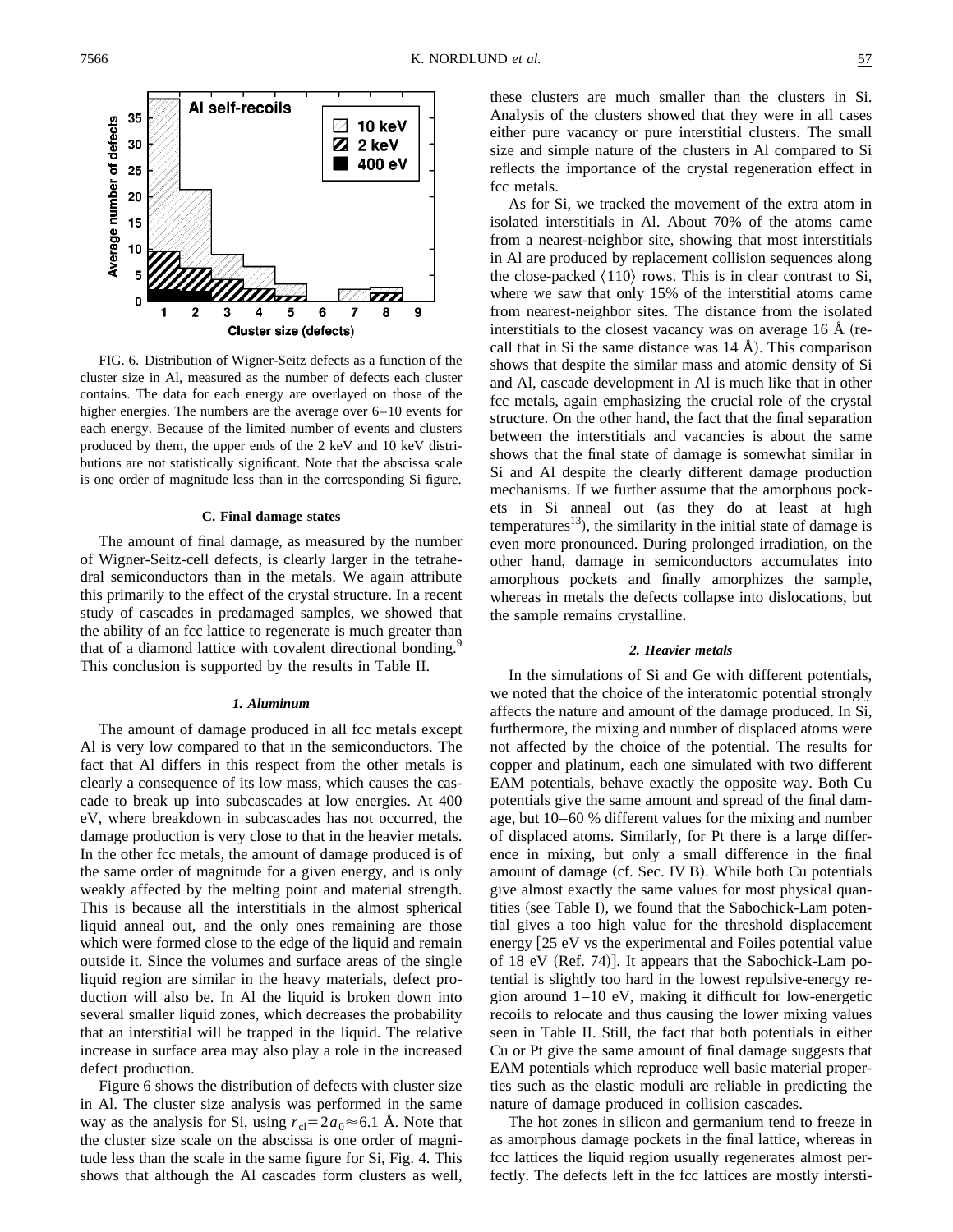tials created close to the surface of the liquid pockets or vacancies left in the center of a previously liquid region.<sup>9</sup> An analysis of the clusters formed in the heavier metals showed that, as in Al, all the damage clusters consist of either only interstitials or only vacancies. We will explore the formation mechanism of large interstitial clusters further below. The strength of the regenerative effect was well evident in one of the 400 eV Au simulations; this event had no final damage in the lattice, even though the maximum number of hot atoms in the same event was about 100.

The distribution of final Wigner-Seitz point defects is illustrated in Fig. 3. The events chosen for the figure and the rotations of the cell are the same as in Fig. 2. Comparison of the two figures show that in Al, Si, and Ge the final damage distribution is located in the regions of the cell which were hot or liquid during the cascade. In fcc metals replacement collision sequences can produce interstitials atoms outside the liquid core of the cascade, as seen in the gold event. But replacement collision sequences typically have lengths of only a few lattice constants, and some interstitials appear to be produced without any visible RCS's; long events like the one shown in the figures are quite rare. In fact, from our simulations it is apparent that the main mechanism separating interstitials and vacancies in metals is not long replacement collision sequences, which were once thought to be the dominating separation mechanism. Rather, the main reason for efficient defect separation is that interstitials are created at the outskirts of the liquid zone, whereas vacancies are dragged into the center of the liquid when it contracts.

Even though damage is created in a quite different manner in the two kinds of materials, the damage distributions, as measured by the root-mean-square displacement of interstitials from their center  $\langle dR_{\text{int}} \rangle$ , are roughly the same in Si and Al on the one hand and all heavier elements on the other. In silicon and aluminum, which are split into subcascades at high energies, damage gets created along the ion path. This spreads out the damage in a large cell region. Despite the shorter mean range of Pt and Au self-ions compared to Cu and Ni, all of these metals have about the same extension of the damage due to the fact that most of the damage gets created in or around the liquid core of the cascade.

It is curious to note that despite the major differences in the cascade development, the end results of the cascades in all the materials treated here have some similarities. Isolated point defects are predominantly interstitials far from the cascade core, and the damage in the cores is vacancy rich. But whereas in semiconductors the damage in the cores is highly disordered, in metals it tends to take the form of small vacancy clusters in otherwise perfect crystal.

For most materials, a high melting point is related to high values of the elastic moduli, i.e. a hardness of the material and stiffness of the bonds (compare the bulk moduli and melting points of otherwise similar materials in Table I). At first thought, a lower melting point could thus be expected to result in more damage. This is true in the tetrahedral semiconductors because most of the hot regions freeze into amorphous damage zones as the cascade cools down. For the fcc metals, this is not found. Even though Cu has a lower melting point and is clearly softer than Ni, the amount of damage produced in these materials is about the same. The same is true for the two Pt potentials; although there is a difference



FIG. 7. Histogram of the number of events with a certain number of interstitials in the 10 keV events in the heavy metals Ni, Cu, Pt, and Au. To make the events comparable, the number of interstitials in each event has been divided by the average in the respective element. The three events with the largest damage production all produced large damage clusters.

of about 20–30 % in the amount of damage produced, it is much smaller than the difference of a factor of about 3 in the size of the liquid region. Again, this results from the strong tendency of fcc metals to regenerate into perfect lattice regions. Since all interstitials recombine with vacancies in the liquid zone, defect production is insensitive to  $T_{\text{melt}}$ . The difference in damage production between Au and Pt is most likely related to the difference in elastic strength between the two materials.

### *3. Interstitial cluster formation*

The damage produced in the heavy metals was in most events in the form of isolated interstitials or vacancies, small clusters of 2–5 interstitials, or vacancy clusters in the center of the cell. An analysis of the nature of the clusters showed that (using  $r_{\text{cl}} = \frac{3}{2}a_0$ ) all of the defect clusters in all heavy metals were either pure interstitial clusters or pure vacancy clusters. Due to the close-packed lattice and the metallic bonding, formation of amorphouslike zones is highly unlikely in metals.

In 3 of the 39 10 keV events simulated in Ni, Cu, Pt, and Au with unmodified potentials a large interstitial cluster was formed. These clusters contained about  $20-30$  atoms ( $\sim 10$ Wigner-Seitz cells with more than 1 atom). In the same events, the total production of damage was clearly larger than in the average events. Figure 7 shows statistics of the number of Wigner-Seitz interstitials produced in all 39 events. To make events in the different materials comparable, the number of defects in each material has been divided by the average in that material. Even though the statistics is small, we see that the three ''cluster'' events clearly differ from the defect production distribution of the ''ordinary'' events. It is also curious to note that the total amount of damage in the ''cluster'' events falls in the same region, around 2.5 times the average, but with only three clusterproducing events we cannot state with certainty whether this is only a statistical aberration or due to some underlying physical principle.

The formation of similar interstitial clusters has been observed previously by Diaz de la Rubia and Guinan in a 25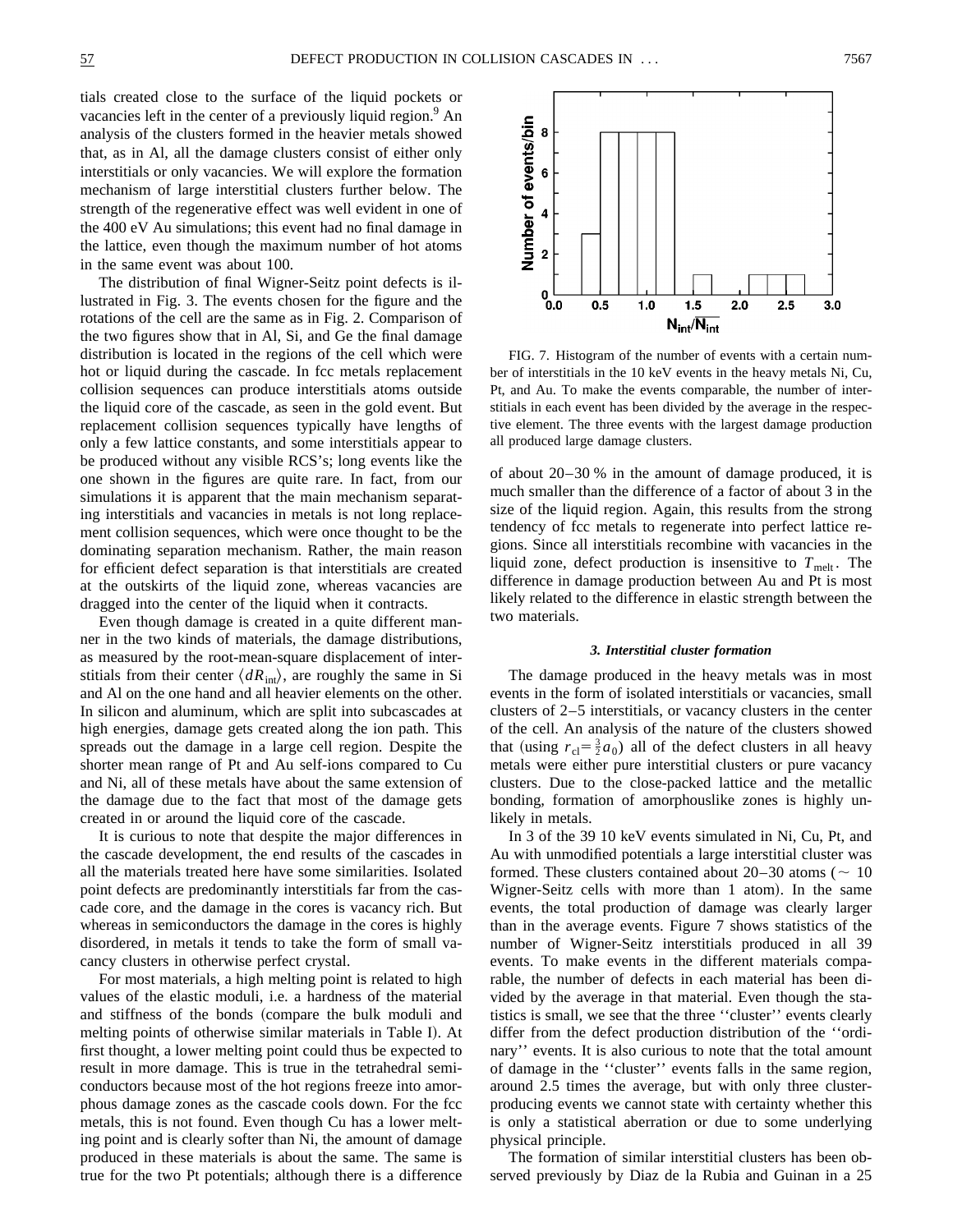

FIG. 8. Formation of a defect cluster in a 10 keV cascade in Pt. The top four figures show the atom positions in a  $40\times40\times50$  Å<sup>3</sup> region of the simulation cell projected onto the *xy* plane. The two atom rows (highlighted with dashed rectangles) which crystallize and isolate part of the liquid are highlighted with a dashed contour. The lowest figures show the positions of atoms in the cluster at 5 and 25 ps.

keV cascade in copper.<sup>23</sup> They suggested that the cluster was formed by the punching of a dislocation loop by the high pressure present in the surface region of the liquid. The looppunching mechanism requires the presence of very high pressures at the interface, and is recognizable from the coherent motion of the atoms forming the interstitial loop, although this was not clearly established in that work.<sup>12</sup>

The interstitial clusters we saw were not formed by the same mechanism. We followed the motion of the individual atoms which were part of the cluster, and found that they had moved largely randomly, as can be expected by atoms in the liquid zone of a cascade or on the edge of it. Furthermore, some atoms had moved  $5-6$  Å, while others moved only  $1-2$ Å; in the loop-punching mechanism, one would expect all atoms to move about the same distance in about the same direction. We did not see any such concerted motion of atoms in the clusters examined.

In one of the Pt events forming a cluster, the mechanism of cluster formation is clearly visible. The production of this cluster is illustrated in Fig. 8. The upper four figures show the positions of all atoms in a box around the cluster with a size of  $40\times40\times50$  Å<sup>3</sup>. The liquid formed by the collision cascade is visible as a disordered region in the figures, and extends far to the right from the region of the cell shown. At 2 ps, the liquid has a somewhat elongated form in one end, but is clearly part of the central liquid. Because of the high

pressure and temperature in the center of the cell, this edge region of the liquid has an excess of atoms. At 4 ps, when the liquid has started to contract a crystallized ''neck'' is forming in the elongated part of the liquid; the location of the neck is shown with dashed lines in the figure. At 5 ps this neck has crystallized, isolating the extra atoms to the left of it, thus preventing them from collapsing back towards the center of the cell and recombining with vacancies there (as they otherwise would be likely to do). At 10 ps, we see that while the rest of the region has recrystallized to a mostly perfect crystal, an interstitial cluster has formed in the region with the isolated excess atoms.

The positions of atoms in the cluster are illustrated in the lower part of the figure. At 5 ps, the atoms are in a mostly disordered configuration. At 25 ps, they have collapsed into a more ordered state in three planes. Note that the rotation used in showing the atom positions is the same in both cases; it is thus evident that the shape of the cluster is completely different at 5 and 25 ps. Both the fact that the shape of the interstitial cluster is largely random and that the shape differ completely at 5 and 25 ps are contrary to what would be expected for a loop-punching mechanism.

We conclude that the ''liquid-isolation'' mechanism of cluster formation described above is a mechanism of damage formation in cascades not recognized previously. Although it has some similarity to the loop-punching mechanism, primarily that the damage gets formed close to the edge of the liquid zone of the cascade, it differs from loop punching in the sense that damage formation by liquid-isolation does not involve the concerted motion of atoms characteristic of looppunching. We note, though, that it is possible that there are intermediate stages where some of the interstitial atoms are pushed outwards in concert with each other, while others end up there due to the thermal expansion of the liquid. If this is the case, the ''liquid-isolation'' and ''loop-punching'' mechanisms are opposite extreme ends of a damage formation process which can occur as a mixed state of the two as well.

Since the liquid-isolation mechanism of cluster formation clearly is more likely to occur the less spherical the liquid core of the cascade is, one can expect the number of clusters formed by it to increase with the initial recoil energy, as increasing recoil energies are likely to produce more elongated cascades and eventually subcascades. Indeed, in simulations of 50 keV cascades in Ni and Pd all cascades formed at least one large interstitial cluster. Details of these calculations will be published elsewhere.<sup>73</sup>

### **V. CONCLUSIONS**

In this paper we have studied how different characteristics of materials affect damage production in collision cascades by comparing cascades in Si, Ge, Al, Ni, Cu, Pt, and Au.

We found that the crystal structure has a large effect on many damage production processes. The open nature of the diamond crystal structure and the slow regeneration of damage due to the covalent bonding enhance damage production and the mixing caused by cascades, while the close-packed fcc lattice exhibits a strong damage regeneration effect leading to much smaller amounts of final damage. Since the diamond structure does not lead to dense cascades, heat spikes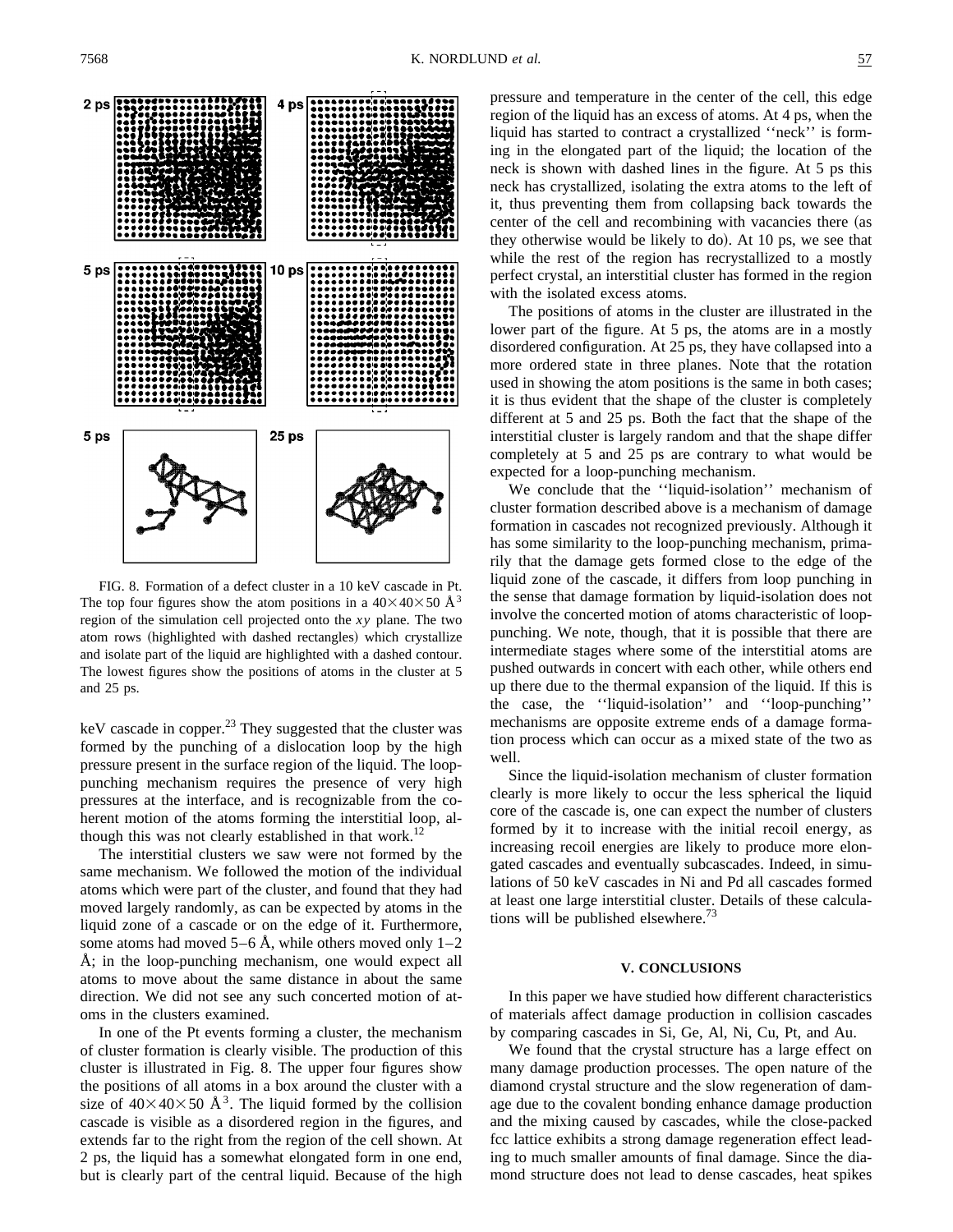are not very important in the evolution of cascades in silicon.

The melting point has a large effect on damage production in semiconductors, but only a weak effect in metals due to the crystal regeneration effect. The strength of the material somewhat affects damage production, but clearly less than the crystal structure. Finally, the atomic mass and density of the sample element affect the spatial distribution of the damage and the energy at which cascades start to break up in subcascades.

A detailed study of damage production in Si showed that keV cascades produce damage predominantly in the form of isolated defects, most of which are interstitials, and amorphouslike damage clusters which on average have a little less atoms than perfect Si. The size of the damage clusters was found to depend strongly on the choice of the interatomic potential. In Al, by contrast, only small damage clusters are produced, and these are always either pure vacancy or pure interstitial clusters.

We identified a production mechanism of damage clusters in fcc metals by isolation of a liquid region with an excess of atoms from the center of a cascade core.

## **ACKNOWLEDGMENTS**

The research was supported by the U.S. Department of Energy, Basic Energy Sciences under Grant No. DEFG02- 91ER45439, and by the Academy of Finland. Grants of computer time from the National Energy Research Computer Center at Livermore, California, the National Center for Supercomputing Applications in Champaign, Illinois, and the Center for Scientific Computing in Espoo, Finland, are gratefully acknowledged.

- 1R. S. Averback and T. Diaz de la Rubia, in *Solid State Physics*, edited by H. Ehrenfest and F. Spaepen (Academic Press, New York, in press).
- $2$ J. Keinonen, A. Kuronen, P. Tikkanen, H. G. Börner, J. Jolie, S. Ulbig, E. G. Kessler, R. M. Nieminen, M. J. Puska, and A. P. Seitsonen, Phys. Rev. Lett. **67**, 3692 (1991).
- $3^3$ A. Kuronen, J. Phys. Condens. Matter 3, 1363 (1991).
- <sup>4</sup> *Sputtering by Particle Bombardment I*, edited by R. Behrisch (Springer, Berlin, 1981).
- <sup>5</sup> J. R. Hahn, H. Kang, S. Song, and I. C. Jeon, Phys. Rev. B **53**, R1725 (1996), and references therein.
- <sup>6</sup>See, e.g., B. M. Paine and R. S. Averback, Nucl. Instrum. Methods Phys. Res. B 7/8, 666 (1985).
- <sup>7</sup> J. F. Knudsen, P. M. Adams, D. L. Leung, R. C. Cole, and D. C. Mayer, Nucl. Instrum. Methods Phys. Res. B **59/60**, 1067  $(1991).$
- 8D. J. Bacon and T. Diaz de la Rubia, J. Nucl. Mater. **216**, 275  $(1994).$
- $^{9}$ K. Nordlund and R. S. Averback, Phys. Rev. B 56, 2421 (1997).
- $10P$ . J. Bedrossian, M.-J. Caturla, and T. Diaz de la Rubia, Appl. Phys. Lett. **70**, 176 (1997).
- $11$ R. S. Averback, J. Nucl. Mater. 216, 49 (1994).
- 12T. Diaz de la Rubia, Nucl. Instrum. Methods Phys. Res. B **120**, 19  $(1996).$
- 13M.-J. Caturla, T. Diaz de la Rubia, L. A. Marques, and G. H. Gilmer, Phys. Rev. B 54, 16 683 (1996).
- 14M. W. Finnis, P. Agnew, and A. J. E. Foreman, Phys. Rev. B **44**, 567 (1991).
- <sup>15</sup>T. Diaz de la Rubia, A. Caro, M. Spaczer, G. A. Janaway, M. W. Guinan, and M. Victoria, Nucl. Instrum. Methods Phys. Res. B **80/81**, 86 (1993).
- <sup>16</sup> A. J. E. Foreman, W. J. Phythian, and C. A. English, Radiat. Eff. Defects Solids **129**, 25 (1994).
- 17W. J. Phythian, R. E. Stoller, A. J. E. Foreman, A. F. Calder, and D. J. Bacon, J. Nucl. Mater. 223, 245 (1995).
- 18H. Zhu, R. S. Averback, and M. Nastasi, Philos. Mag. A **71**, 735  $(1995).$
- 19F. Gao, D. J. Bacon, A. F. Calder, P. E. J. Flewitt, and T. A. Lewis, J. Nucl. Mater. **230**, 47 (1996).
- 20R. Smith, D. E. Harrison Jr., and B. J. Garrison, Phys. Rev. B **40**, 93 (1989).
- 21T. Diaz de la Rubia and G. H. Gilmer, Phys. Rev. Lett. **74**, 2507  $(1995).$
- 22T. Diaz de la Rubia, R. S. Averback, R. Benedek, and W. E. King, Phys. Rev. Lett. **59**, 1930 (1987).
- 23T. Diaz de la Rubia and M. W. Guinan, Phys. Rev. Lett. **66**, 2766  $(1991).$
- $24$ K. Nordlund, Comput. Mater. Sci. 3, 448 (1995).
- 25M. P. Allen and D. J. Tildesley, *Computer Simulation of Liquids* (Oxford University Press, Oxford, England, 1989).
- <sup>26</sup> J. R. Morris, C. Z. Wang, K. M. Ho, and C. T. Chan, Phys. Rev. B 49, 3109 (1994).
- 27M. S. Daw, S. M. Foiles, and M. I. Baskes, Mater. Sci. Rep. **9**, 251 (1993).
- $^{28}$ F. Ercolessi and J. B. Adams, Europhys. Lett. **26**, 583 (1994).
- <sup>29</sup> S. M. Foiles, Phys. Rev. B **32**, 3409 (1985).
- <sup>30</sup>M. J. Sabochick and N. Q. Lam, Phys. Rev. B **43**, 5243 (1991).
- 31H. Balamane, T. Halicioglu, and W. A. Tiller, Phys. Rev. B **46**,  $2250$   $(1992)$ .
- 32H. Feil, H. J. W. Zandvliet, M.-H. Tsai, J. D. Dow, and I. S. Tsong, Phys. Rev. Lett. **69**, 3076 (1992).
- <sup>33</sup>F. H. Stillinger and T. A. Weber, Phys. Rev. B **31**, 5262 (1985).
- 34G. H. Gilmer, T. Diaz de la Rubia, D. M. Stock, and M. Jaraiz, Nucl. Instrum. Methods Phys. Res. B 102, 247 (1995).
- <sup>35</sup> J. Tersoff, Phys. Rev. B **37**, 6991 (1988).
- <sup>36</sup> J. Tersoff, Phys. Rev. B **38**, 9902 (1988).
- $37$ K. Ding and H. C. Andersen, Phys. Rev. B 34, 6987 (1986).
- <sup>38</sup>Z. Q. Wang and D. Stroud, Phys. Rev. B **38**, 1384 (1988).
- 39H. H. Andersen and J. F. Ziegler, *The Stopping and Range of Ions in Matter* (Pergamon, New York, 1977), Vol. 3.
- 40K. Nordlund, N. Runeberg, and D. Sundholm, Nucl. Instrum. Methods Phys. Res. B 132, 45 (1997).
- <sup>41</sup> J. F. Ziegler, J. P. Biersack, and U. Littmark, *The Stopping and Range of Ions in Matter* (Pergamon, New York, 1985).
- 42K. Nordlund, J. Keinonen, and A. Kuronen, Phys. Scr. **T54**, 34  $(1994).$
- 43P. Lucasson, in *Fundamental Aspects of Radiation Damage in Metals*, edited by M. T. Robinson and F. N. Young, Jr. (ORNL, Springfield, 1975), p. 42.
- 44H. K. Mao, P. M. Bell, J. W. Shaner, and D. J. Steinberg, J. Appl. Phys. 49, 3276 (1978).
- 45V. N. Antonov, V. Y. Milman, V. V. Nemoshkalenko, and A. V.